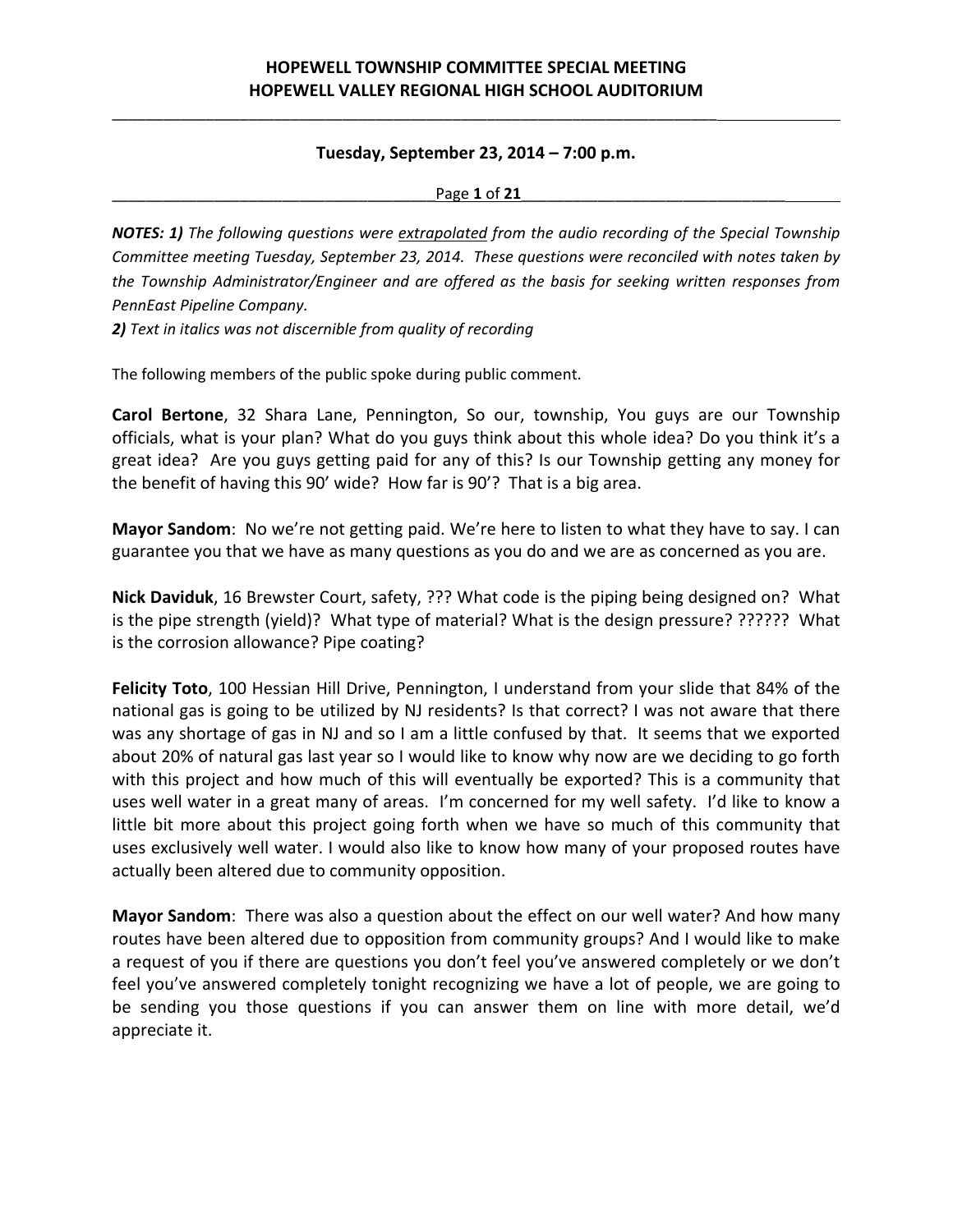\_\_\_\_\_\_\_\_\_\_\_\_\_\_\_\_\_\_\_\_\_\_\_\_\_\_\_\_\_\_\_\_\_\_\_\_\_\_\_\_\_\_\_\_\_\_\_\_\_\_\_\_\_\_\_\_\_\_\_\_\_\_\_\_\_\_\_\_\_\_\_

### **Tuesday, September 23, 2014 – 7:00 p.m.**

\_\_\_\_\_\_\_\_\_\_\_\_\_\_\_\_\_\_\_\_\_\_\_\_\_\_\_\_\_\_\_\_\_\_\_\_\_\_Page **2** of **21**\_\_\_\_\_\_\_\_\_\_\_\_\_\_\_\_\_\_\_\_\_\_\_\_\_\_\_\_\_\_\_

*NOTES: 1) The following questions were extrapolated from the audio recording of the Special Township Committee meeting Tuesday, September 23, 2014. These questions were reconciled with notes taken by the Township Administrator/Engineer and are offered as the basis for seeking written responses from PennEast Pipeline Company.*

*2) Text in italics was not discernible from quality of recording*

**Alex Hanson**, 1 Moorehead Drive, Pennington, Some have argued that some pipeline companies have chosen routes specifically through conservation easements and preserved land reduces the amount of compensation.. In my case the route crosses the length of our farm, it's a long farm, and its conservation, preserved land with public access. The public purse and we donated a substantial portion of the value to conserve this land. It is like a park. You are driving a pipeline through a park that is used by dozens of people every day and it just seems like a senseless routing. I have served on conservation organizations boards where it is very tough to get people to do conservation or easements. It seems like this pipeline, that this easement made it easier for you because it's open space. Your actions are going to dissuade people from doing these kinds of conservation easements. How can you restore a wetland? How can you make a public park look good with a pipeline going through it? It's a scar on the land. It just seems senseless and heartless to the organizations that work so hard to do this and to the Township that has put their public treasure into making these spaces available to the public and to the people who grant these conservation easements. It seems like you have maneuvered the Federal government to create these pathways. It just seems nonsensical. Can you explain why you would put a pipeline through a conservation easement?

**Mayor Sandom**: So the answer to that is make sure your easement is known to them as soon as possible. But it wasn't clear to me at this time whether or not you are going to avoid conservation easements.

**Cynthia Beloff**, 394 Reading Avenue, Pennington Borough, My property is not affected by the pipeline however I do have friends that will be directly affected by it. If they do not allow surveyors onto their land, then have been notified by your company three times, denied it three times, their local neighbors and the neighborhood do not provide your access to that land to do the survey. What are you going to do? In technical aspects, you have evaluated what your options are, what are you doing with the land. Are you basically claiming eminent domain and forcing those land owners to relinquish the land. Your surveyors, when they come to get permission for signing the survey permission, what are their tactics that they use? It has been reported at the public meeting in Lambertville that the surveyors said that their land is going to be taking by eminent domain if we did not allow them to do the survey signing. They were lied to by the surveyors saying that the neighbors had signed the documents. There is deception on that part and it was recommended that any conversations that they had with the surveyors would be or should be recorded. Do you approve of that? Is it acceptable to record those conversations by the company?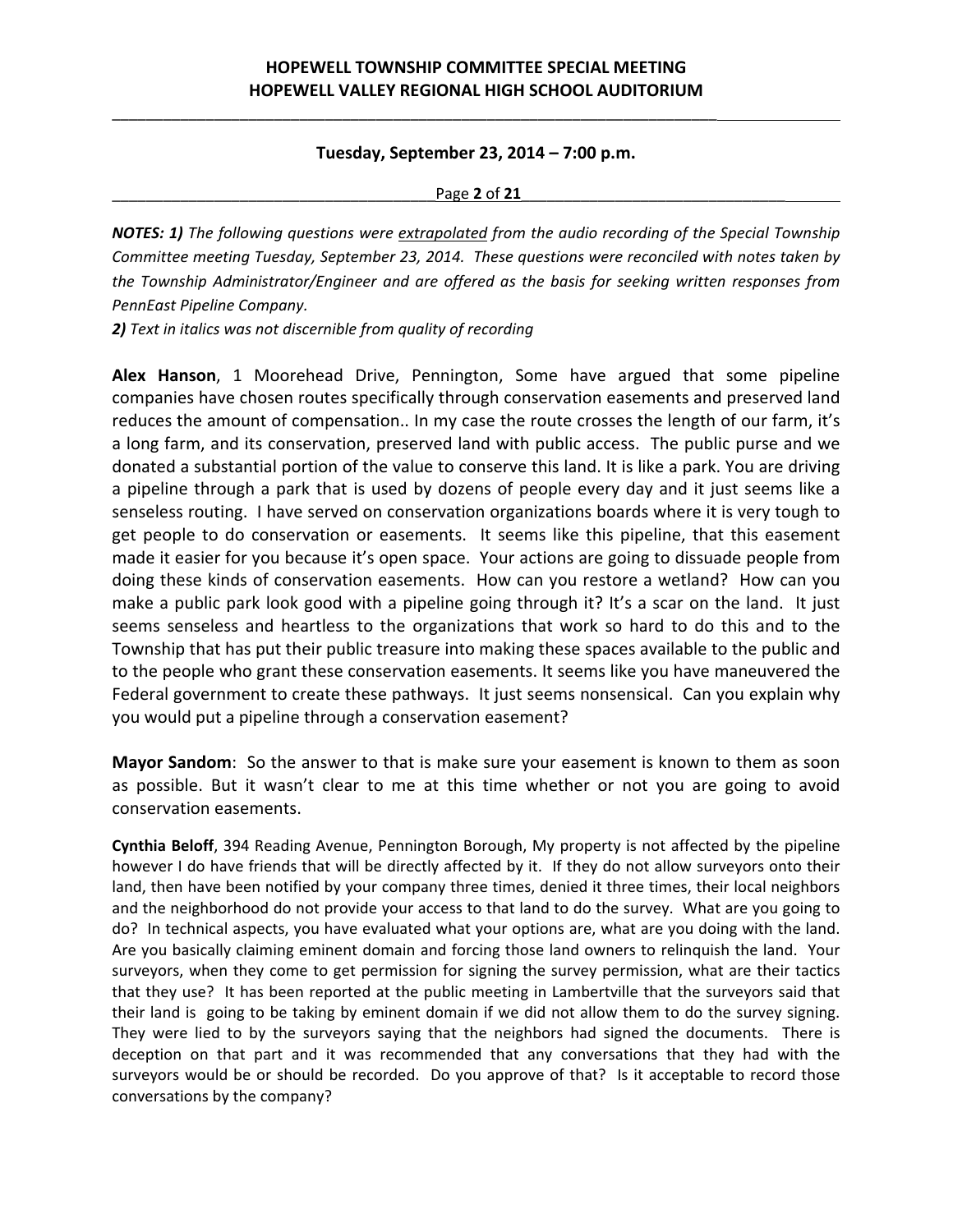\_\_\_\_\_\_\_\_\_\_\_\_\_\_\_\_\_\_\_\_\_\_\_\_\_\_\_\_\_\_\_\_\_\_\_\_\_\_\_\_\_\_\_\_\_\_\_\_\_\_\_\_\_\_\_\_\_\_\_\_\_\_\_\_\_\_\_\_\_\_\_

### **Tuesday, September 23, 2014 – 7:00 p.m.**

\_\_\_\_\_\_\_\_\_\_\_\_\_\_\_\_\_\_\_\_\_\_\_\_\_\_\_\_\_\_\_\_\_\_\_\_\_\_Page **3** of **21**\_\_\_\_\_\_\_\_\_\_\_\_\_\_\_\_\_\_\_\_\_\_\_\_\_\_\_\_\_\_\_

*NOTES: 1) The following questions were extrapolated from the audio recording of the Special Township Committee meeting Tuesday, September 23, 2014. These questions were reconciled with notes taken by the Township Administrator/Engineer and are offered as the basis for seeking written responses from PennEast Pipeline Company.*

*2) Text in italics was not discernible from quality of recording*

**Deputy Mayor Cannon**: On the heels of the last question, is there any documentation on any project that simply says that land was not accessible? On any project has any piece of land been designated not accessible by means of the land owner's refusal?

**Charlize Katzenbach**, 90 Lambertville‐Hopewell Road, Hopewell, Most of the people in my township don't get natural gas. What possible benefit does this have for us as a township or all the other townships where you pass through because they are not getting gas because they are not developed and you want to use our land, drop our property values for your benefit so you guys can make lots of money moving gas. Why should we accept that? Do you know that Hopewell Township once had a major cross country route proposed to go through it? 95 was meant to go through, that's a national highway. Hopewell Township dug in its little heels, we don't have 95. I doubt we'll have a pipeline.

**Kevin Kuchinski**, 67 West Shore Drive, Pennington, I'm a long time resident of Hopewell Valley and like many folks here I'm very concerned about aspects of the Penn East pipeline. First and foremost, I'm concerned that the pipeline threatens to destroy the open space we have all fought to preserve, the conserved land, the pipeline path currently goes through one of our parks and it also impacts the fragile eco system of the Sourland Mountains. So I understand up to 1200 acres of land in Hopewell Township would be directly impacted by the pipeline and for anyone who hasn't seen it, this is a picture of what the swath of 40' of clear cut trees looks like. This is not something I want to see up and down Hopewell Valley. Second, I'm trying to understand the economic benefits of this pipeline, what is it going to deliver to the township? We are clear Pennsylvania gets the revenue from all of the fracking operations, downstream users get the benefit of low gas, what do we get? As I look at it, my neighborhood was asked on 5 or 6 separate occasions, we are within a  $\frac{1}{2}$  mile or a mile of Elizabethtown Gas and they have denied us gas continually in the Elm Ridge Park neighborhood. Beyond this I have a couple of specific questions for you to address tonight: Beyond the minimum you talked about, what are you going to do to restore impacted areas and also compensate homeowners for the loss of property value due to the easement? What are you going to do to guarantee the safety of our drinking water and our wells not just at construction but if there is a leak or pipeline breach? What do we get to drink during those days and weeks that you are repairing the pipeline? Secondly, as I looked at the map, why is the pipeline going through the open space of Hopewell Valley vs. Bucks County. Looks like there is just as good of a pipe path through that area. We know it is cheaper for you to clear cut our trees and come through the Township through preserved land. But that impacts us in a fundamental way as you have heard not just from me but many other of the citizens here tonight. What else is going to happen, there are 6 additional pipelines that are potentially going through the Delaware River watershed and pending approval. So net for me there are a lot of unanswered questions. I would like to get some of my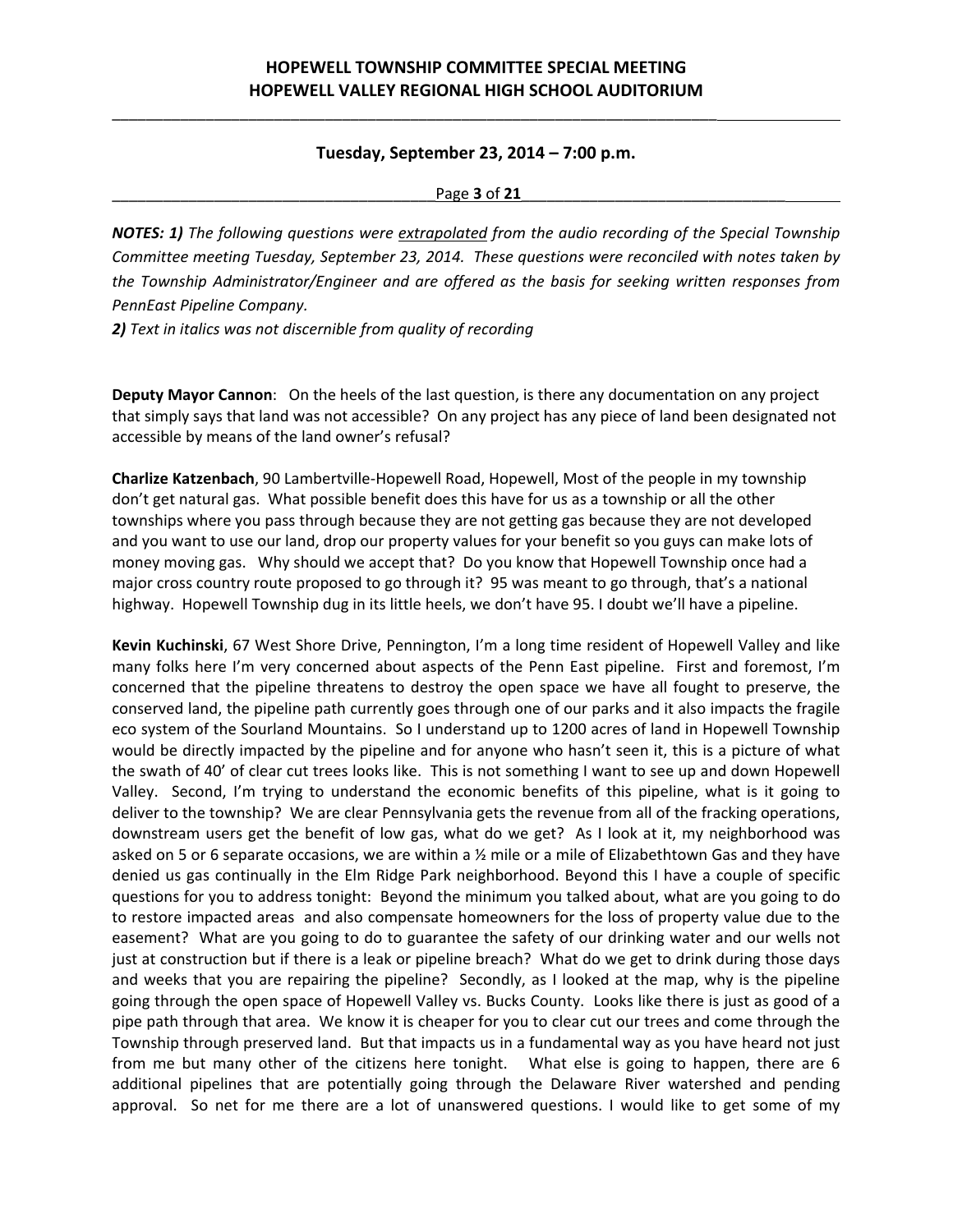\_\_\_\_\_\_\_\_\_\_\_\_\_\_\_\_\_\_\_\_\_\_\_\_\_\_\_\_\_\_\_\_\_\_\_\_\_\_\_\_\_\_\_\_\_\_\_\_\_\_\_\_\_\_\_\_\_\_\_\_\_\_\_\_\_\_\_\_\_\_\_

### **Tuesday, September 23, 2014 – 7:00 p.m.**

#### \_\_\_\_\_\_\_\_\_\_\_\_\_\_\_\_\_\_\_\_\_\_\_\_\_\_\_\_\_\_\_\_\_\_\_\_\_\_Page **4** of **21**\_\_\_\_\_\_\_\_\_\_\_\_\_\_\_\_\_\_\_\_\_\_\_\_\_\_\_\_\_\_\_

*NOTES: 1) The following questions were extrapolated from the audio recording of the Special Township Committee meeting Tuesday, September 23, 2014. These questions were reconciled with notes taken by the Township Administrator/Engineer and are offered as the basis for seeking written responses from PennEast Pipeline Company.*

*2) Text in italics was not discernible from quality of recording*

specifics but we need answers. You have heard clearly we are going to defend our township and the values of open space and low development that we have fought together so hard to create.

**Evelyn Gabai**, 322 Hopewell‐Amwell Road, Hopewell, My question is quite simple. If the majority of the population does not want this pipeline is it going to happen anyway? I'm asking the Township Committee are you the ones who make the final decision on whether this pipeline happens or not?

**Mayor Sandom**: I wish we were, it would be a very short meeting, but no we're not. I think you need to ask PennEast that very good question.

**Evelyn Gabai**, if the population does not want this pipeline is it going to happen regardless of what we want? Has FERC every disagreed with you? Have they ever said if most of the community doesn't want it, you can't do it? Do they consider the community that the pipeline is going through?

**Kim Robinson**, 1568 Harbourton‐Rocktown Road, Lambertville, to our Committee I urge you to pass a resolution tonight against this pipeline and to stand together with your residents in the battle to come. For Penn East, while I'm against your project for a hundred reasons, with 2 minutes I will ask you one question regarding safety as that is usually my number one concern. After doing a quick search I was shocked with the number of pipeline explosions just here in the US, the most horrific of which to me was probably one in which 2 10 year olds were playing near a creek and had a fireball come shooting out then basically burning them alive. They survived the night but suffering from the burns and died the next day. I obviously can't read the whole list but the following incidences I mention all involved 30" inch natural gas pipeline like the one you propose to build.

August 2000, a 30" pipeline exploded killing 5 adults and 5 children, leaving 2 others in critical condition in southeast New Mexico. The explosion left a crater 86' long, 46' wide and 20' deep.

September 2010, a 30" pipeline exploded in San Bruno, CA killing 8. Eyewitnesses reported the blast had a wall of fire more than 1,000' high.

October 2013, a 30" pipeline exploded near Rosston, OK, flames being reported as 600' high.

February 2014, a 30" pipeline exploded in Knifley, Kentucky, flattening homes, burning farms and causing 2 injuries, one person burned. When it exploded large rocks and sections of pipeline flew into the air leaving a 60' crater. That pipeline in Kentucky was buried 30' underground. I believe you want to put this one 3' underground.

I don't want to hear about safety standards, safety improvements or as you said, tonight, safety is paramount. Your industry talked about safety improvements after each one of these incidents and yet the pipelines keep exploding. So when you are continually killing people and keep the process going, safety is obviously not paramount. Now why you may target our preserved open land because they are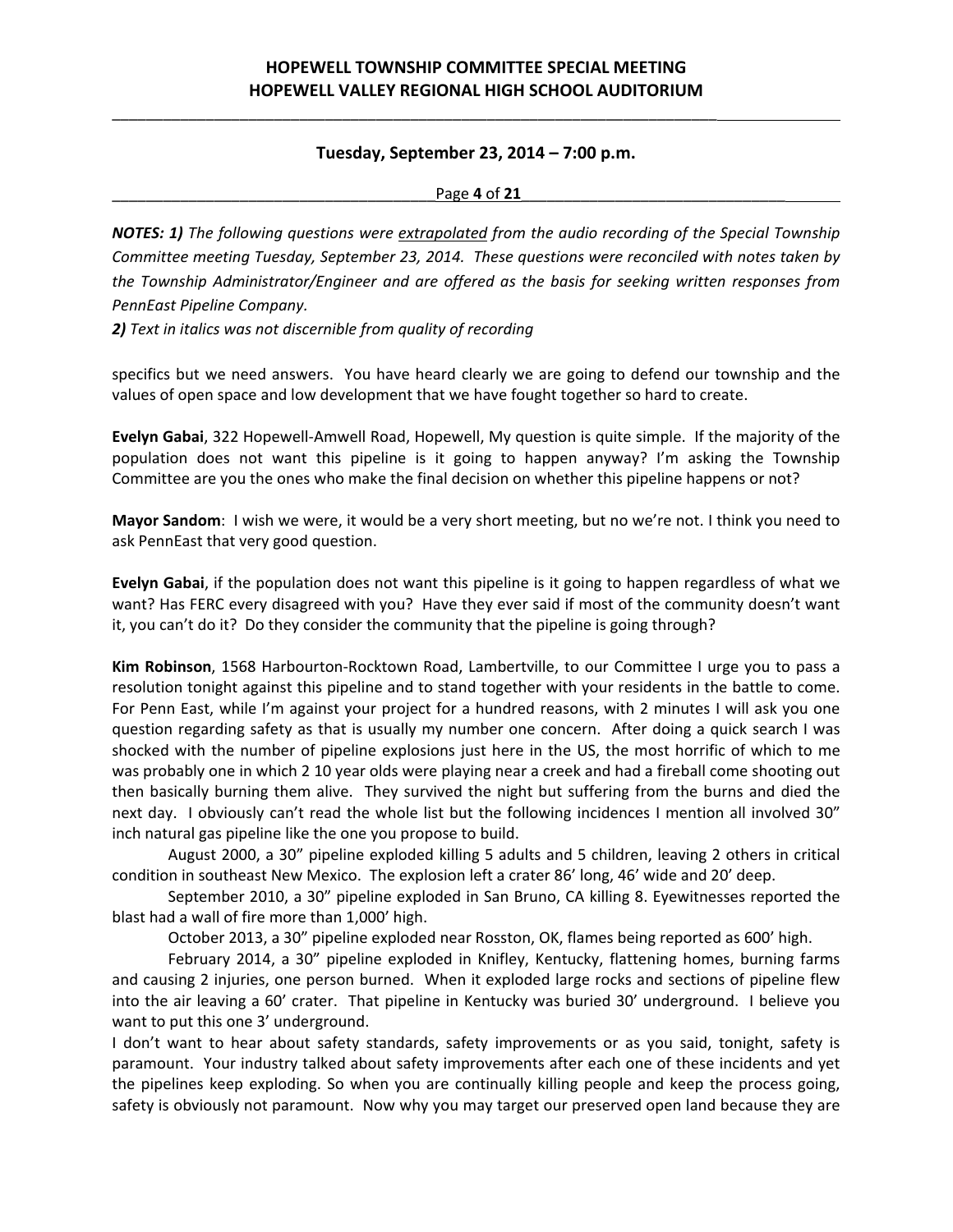\_\_\_\_\_\_\_\_\_\_\_\_\_\_\_\_\_\_\_\_\_\_\_\_\_\_\_\_\_\_\_\_\_\_\_\_\_\_\_\_\_\_\_\_\_\_\_\_\_\_\_\_\_\_\_\_\_\_\_\_\_\_\_\_\_\_\_\_\_\_\_

### **Tuesday, September 23, 2014 – 7:00 p.m.**

\_\_\_\_\_\_\_\_\_\_\_\_\_\_\_\_\_\_\_\_\_\_\_\_\_\_\_\_\_\_\_\_\_\_\_\_\_\_Page **5** of **21**\_\_\_\_\_\_\_\_\_\_\_\_\_\_\_\_\_\_\_\_\_\_\_\_\_\_\_\_\_\_\_

*NOTES: 1) The following questions were extrapolated from the audio recording of the Special Township Committee meeting Tuesday, September 23, 2014. These questions were reconciled with notes taken by the Township Administrator/Engineer and are offered as the basis for seeking written responses from PennEast Pipeline Company.*

*2) Text in italics was not discernible from quality of recording*

cheaper for you, this is still NJ you can't avoid people in homes. So I want to know why you, Penn East, think that it's okay to kill our children, blowing them into pieces or burning them alive, just so that you can put cash in your pockets.

**Mayor Sandom**: And you are going to be putting all of the safety information up on your website and answer especially the detailed questions? You can understand our concern.

**David Erkoboni**, 35 Shara Lane, Pennington, Quite close to Point B. As I stood in line most of the questions I had in mind were asked and I don't want to duplicate people's questions so I have more comments than anything. First of all, I was a little dismayed to see a couple of the citizens in the township kind of shut down their questions. I would encourage Council to listen to these people because they have a lot to say. I would hope that more folks in the township would get together and kind of show the spirit that was shown during I95. Alisa your initial introduction and discussion was very elegant. I listened and I understood. You explained the regulatory process very clearly in a very cold fashion. These are not cold people behind me. I own a piece of property that is probably according to the map that you have out there, going to come from within 200 to 300' of the adjacent property where the pipeline is going to come through. I bought that property knowing fair well that 1,000 or 1,500' away from me was a pipeline but I also weighed that with regards to safety and how far I was from the pipeline and what the impact could be on the value of the property I purchased. I built a house and now I think you want to come and suggest that my safety should be put in jeopardy possibly, I understand the safety precautions. I also understand that everyone in this room, including you sir, are human. I also understand that corporations stand for a very long time and we have careers for a very short period of time. So 20 years from now the people sitting at this table will not be the people running the organization and none of us can know who those people will be. So I guess what I am saying is more of a statement that I would like very much to see this township oppose this pipeline. I also would like to know one question, we are going to hook up at Point B, is there any other place away from a populated area that you could hook up into that pipeline and avoid this mess.

**Mayor Sandom**: I think he was asking a very specific question and that is there another Point B that does not exist in this Township? By point B we're talking about the endpoint which is in Hopewell Township 2 feet from his house, and he wants to know if you can put it somewhere else, like in California.

**Nancy Valanzola**, 108 Howard Way, Pennington, My first question is that I understand this gas is going to be coming from the Marcellus Shale region and I have done some research and found that it has very high levels of carcinogenic radon in the gas that comes from that shale region. I understand that it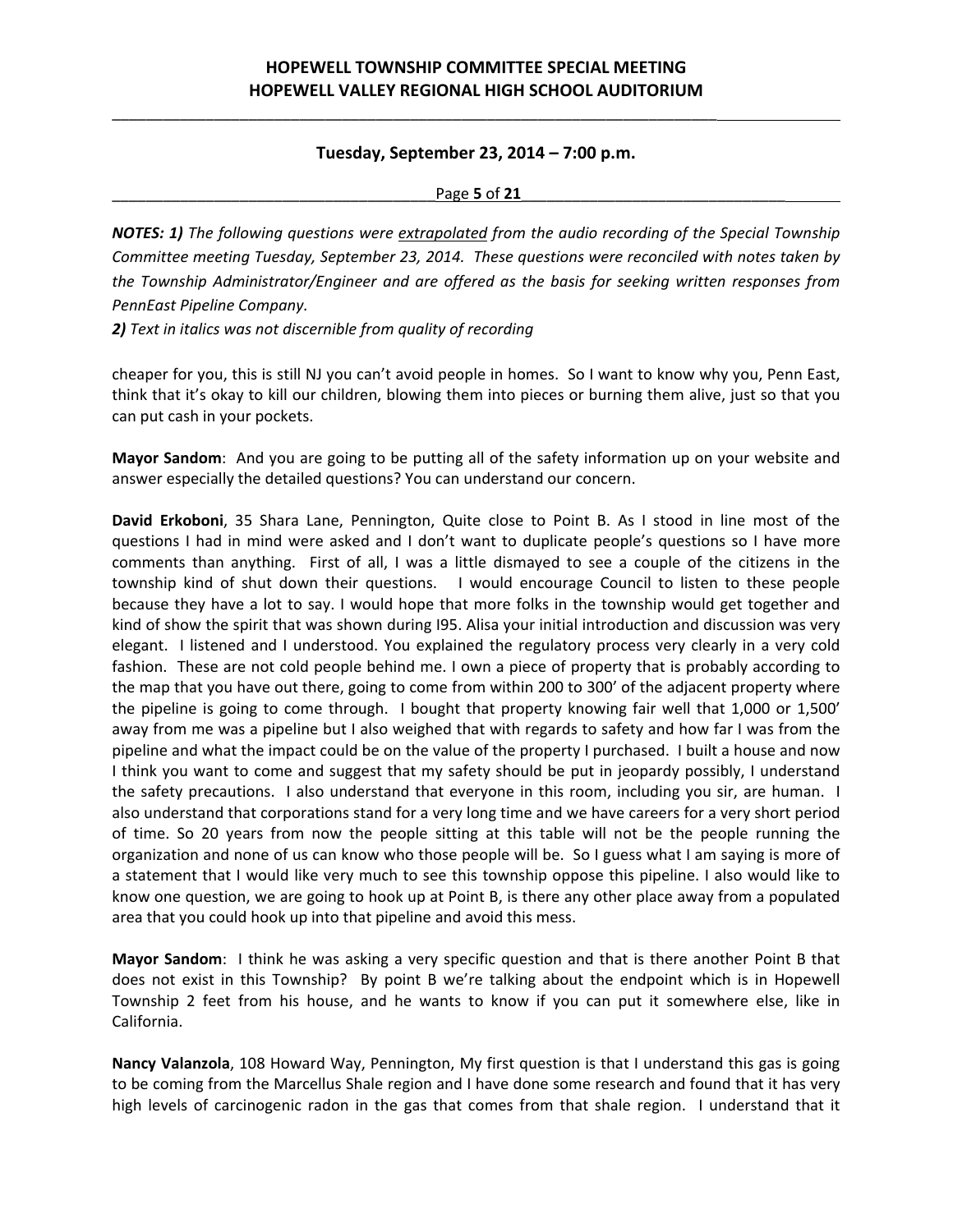\_\_\_\_\_\_\_\_\_\_\_\_\_\_\_\_\_\_\_\_\_\_\_\_\_\_\_\_\_\_\_\_\_\_\_\_\_\_\_\_\_\_\_\_\_\_\_\_\_\_\_\_\_\_\_\_\_\_\_\_\_\_\_\_\_\_\_\_\_\_\_

### **Tuesday, September 23, 2014 – 7:00 p.m.**

\_\_\_\_\_\_\_\_\_\_\_\_\_\_\_\_\_\_\_\_\_\_\_\_\_\_\_\_\_\_\_\_\_\_\_\_\_\_Page **6** of **21**\_\_\_\_\_\_\_\_\_\_\_\_\_\_\_\_\_\_\_\_\_\_\_\_\_\_\_\_\_\_\_

*NOTES: 1) The following questions were extrapolated from the audio recording of the Special Township Committee meeting Tuesday, September 23, 2014. These questions were reconciled with notes taken by the Township Administrator/Engineer and are offered as the basis for seeking written responses from PennEast Pipeline Company.*

*2) Text in italics was not discernible from quality of recording*

would be extremely dangerous if there were any kind of leak anywhere along the way from PA to NJ. Also my research from ENR (Engineering News Record) of 8/13/14 states that the Pipeline and Hazardous Materials Safety Administration has 135 inspectors to oversee 2.6 million miles of pipeline in the US. Also in the past 10 years there have been 117 incidents per year, I don't know what an incident comes out to be but apparently something is going on, 117 times per year on gas lines and in the past 20 years there have been 41 deaths, 195 injuries and \$1.6 billion in property damage. I understand that also when there is damage to someone's property and they are paid by the gas pipeline by the gas companies that they have to sign a nondisclosure statement so that nobody really can find out what happened on their property and why they were paid. Do you have any comments about that?

**Mayor Sandom**: So you will be reviewing this question and all the facts and get back to us not tonight necessarily but soon. I think we will be able to get you information about those details. I've heard about that too.

**Joe Connell**, 103 Jamieson Drive, Pennington, My question relates to safety as well and Alisa you mentioned in your talk and Dante you mentioned that you will be going above and beyond safety. My question is, when Alisa you mentioned perhaps rerouting perhaps based on ground breaking of a new school, I'm wondering is a 30 or 36" pipeline safe enough that it would be placed and approved to be placed as close to a hospital or a school as it would be placed near the homes here in Hopewell Township? Second question, Alisa you mentioned about co‐locating, true or false, yes or no, after or should this be approved to go through Hopewell Township can we expect that other utilities will co‐ locate along your route in the future?

**Jess Niederer**, 80 Titus Mill Road, Pennington, I am an organic farmer. I had been coming here tonight thinking I was standing more in solidarity for the other farmers in the township who have this pipeline plotted through the ground. However, it does seem that within the variation that you folks still might have with your pipeline that my own certified organic farm could be in your sites. That does bring some more personal issues for me. In terms of exact questions, NJ preserved farmland, in order to preserve farmers as well, keeping open all of their options for use of their farmland, which could include orchards I want to know if forbidding trees being planted on the pipeline right of way would include orchards. I also heard Dante say that the pipeline was rated to be safe for a 100 years. But a lot of us have descendants here for longer than 100 years and PennEast LLC is probably going to go out of business and go bankrupt at one point, this is what happens with companies eventually. Who is going to take care of this when you 4 are gone? What law protects the rest of us when you are gone? The last question I have is what happens if every single one of the properties that you are requesting a right of way from in Hopewell Township refuses? I think she's saying it wouldn't go too well for them.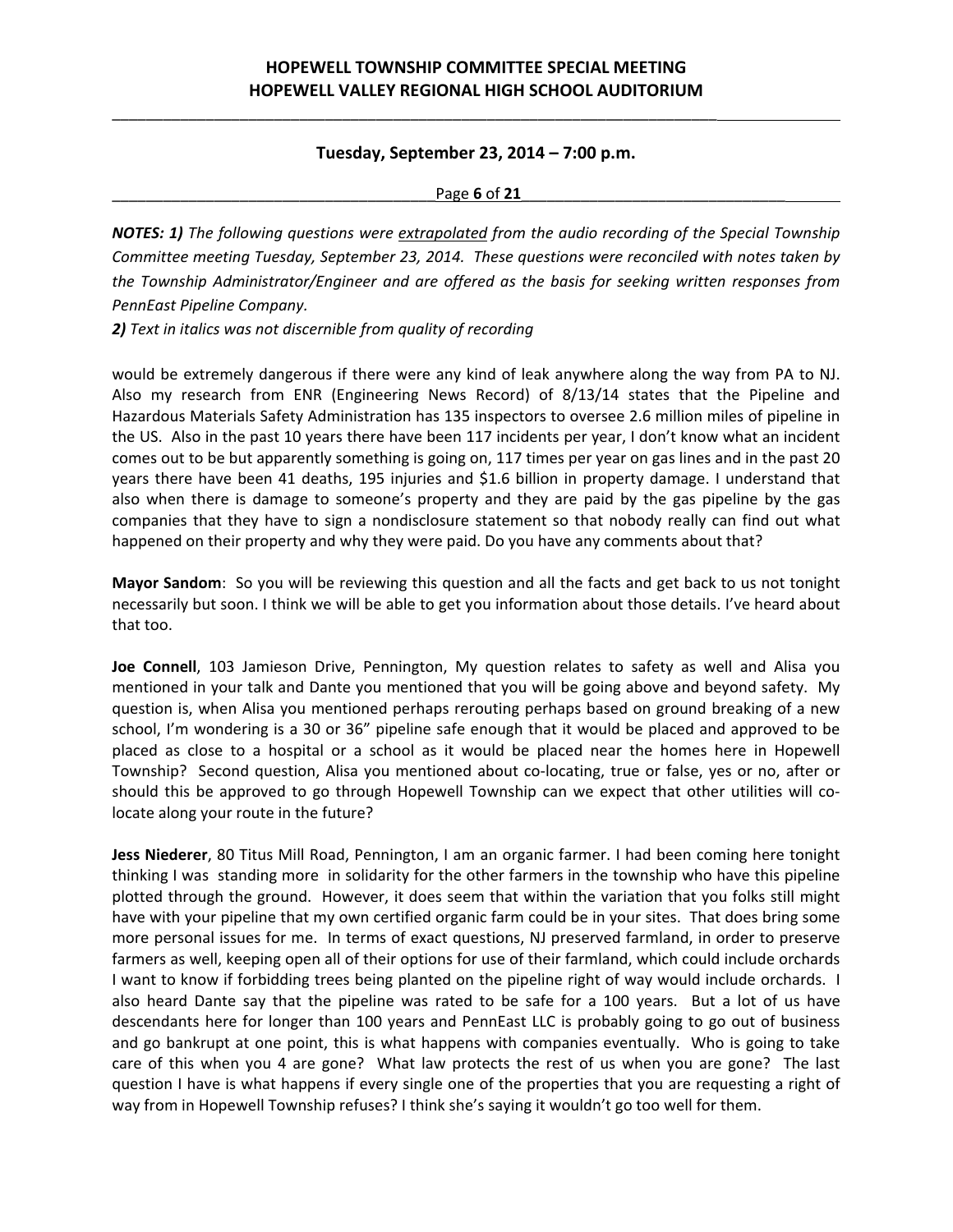\_\_\_\_\_\_\_\_\_\_\_\_\_\_\_\_\_\_\_\_\_\_\_\_\_\_\_\_\_\_\_\_\_\_\_\_\_\_\_\_\_\_\_\_\_\_\_\_\_\_\_\_\_\_\_\_\_\_\_\_\_\_\_\_\_\_\_\_\_\_\_

### **Tuesday, September 23, 2014 – 7:00 p.m.**

\_\_\_\_\_\_\_\_\_\_\_\_\_\_\_\_\_\_\_\_\_\_\_\_\_\_\_\_\_\_\_\_\_\_\_\_\_\_Page **7** of **21**\_\_\_\_\_\_\_\_\_\_\_\_\_\_\_\_\_\_\_\_\_\_\_\_\_\_\_\_\_\_\_

*NOTES: 1) The following questions were extrapolated from the audio recording of the Special Township Committee meeting Tuesday, September 23, 2014. These questions were reconciled with notes taken by the Township Administrator/Engineer and are offered as the basis for seeking written responses from PennEast Pipeline Company.*

*2) Text in italics was not discernible from quality of recording*

**Kathy Connell**, 103 Jameson Drive, Pennington, I just moved here from CA, and my question is, you seem surprised about the safety issues that one of the other people was speaking to you about just a couple of minutes ago and said you didn't know what company that was that it wasn't PennEast. What is your personal safety record, have you had explosions, have you had leaks, have you had loss of life. I want to know what your safety record is and what are our risks? That's why we're here. You're bringing it so close to our neighborhood. How many of these pipelines have you been involved in in different places? How many other pipelines has PennEast built?

**Mayor Sandom**: I think those are excellent questions and we need the safety records of all the companies that are involved in this new conglomerate called PennEast.

**Patty Cronheim**, Pennview Drive, Pennington, Hi, first of all I want to thank the Township for having this what I hope is the first of many meetings and we will have many town halls and we will have the opportunity to speak with environmental groups as well. I would like to comment on what was just said about. And it is proposed to go in right through here, preserved fields and the wonderful trails and the Girl Scout bridges and Eagle Scout trails and everything behind our property and the property that so many people love to explore. But I want to refute what Dante just said. This is Pennsylvania of UGI fined for Allentown explosion 2013. When these sites are closed up and when the Marcellus shale and fracking gas runs out and these pipes are closed up and they use concrete to close them and the pig robots are gone and the gas is gone and PennEast is gone generations from now, it could be 20 years, 30 years, 40 years, could be 100 years, but our children and our children's children are going to be left and the township is going to be left with the cost and the pollution of cleaning up these pipelines when they corrode and no one is watching them anymore because those concrete barriers can corrode and they break and there is a long history of that.

**Mayor Sandom**: And again you are going to get us the safety records of all of the groups that are related to PennEast.

**Michael Pressel**, 194 Pennview Drive, Pennington, You folks mentioned you conduct studies before and after and in particular you were saying that's with respect to the underground wells that many of us have in the Township. You said you were going to inspect it before and after, so what happens when you inspect it after and you find some kind of breach as a result of the construction. What measures will be taken to restore wells if this happens? My other question is for Elizabethtown Gas, you mentioned that this is going to expand your possibilities of different supply opportunities. I'd be interested to know whether Elizabethtown Gas engages in the resale of gas to other companies or is this gas just for your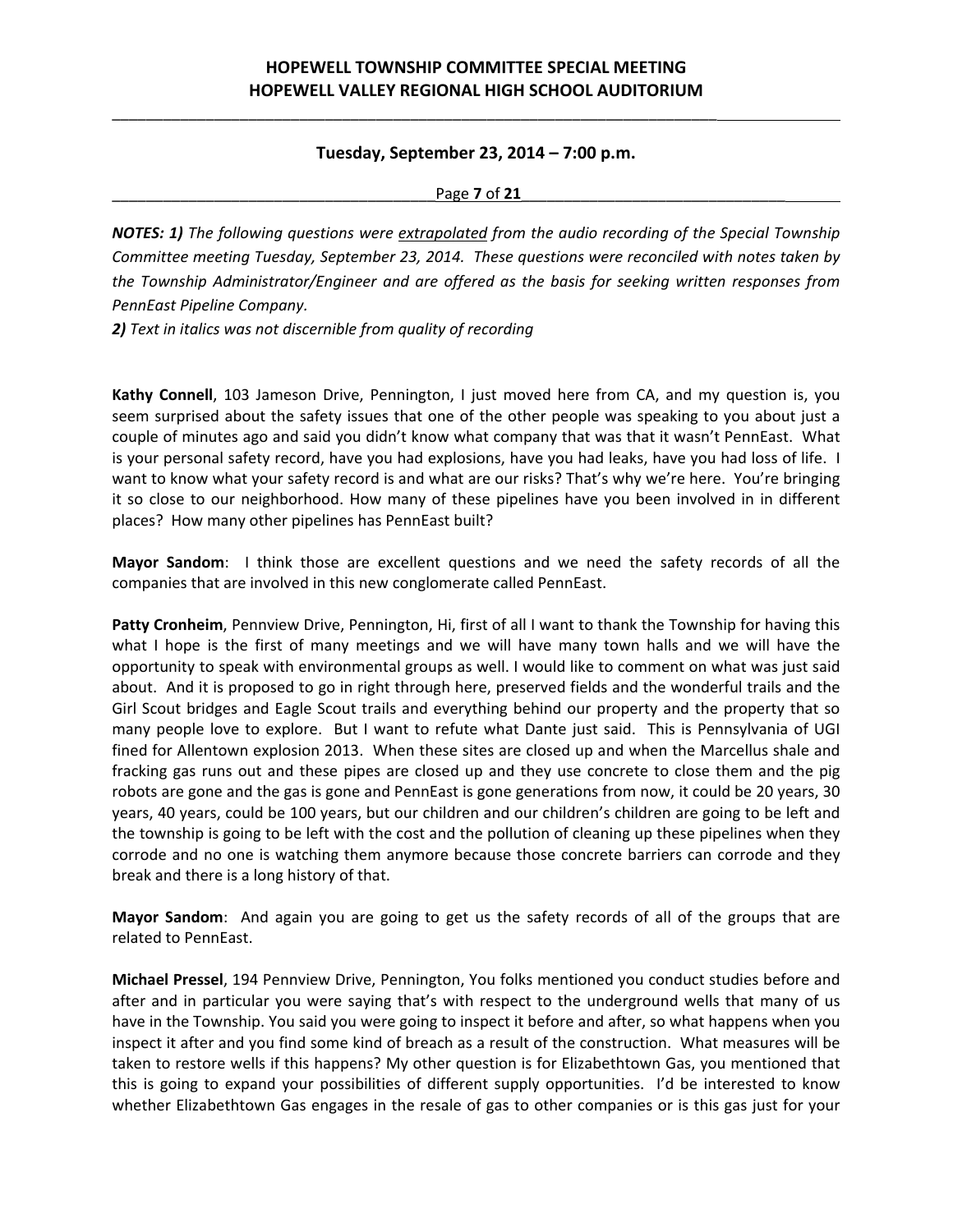\_\_\_\_\_\_\_\_\_\_\_\_\_\_\_\_\_\_\_\_\_\_\_\_\_\_\_\_\_\_\_\_\_\_\_\_\_\_\_\_\_\_\_\_\_\_\_\_\_\_\_\_\_\_\_\_\_\_\_\_\_\_\_\_\_\_\_\_\_\_\_

### **Tuesday, September 23, 2014 – 7:00 p.m.**

#### \_\_\_\_\_\_\_\_\_\_\_\_\_\_\_\_\_\_\_\_\_\_\_\_\_\_\_\_\_\_\_\_\_\_\_\_\_\_Page **8** of **21**\_\_\_\_\_\_\_\_\_\_\_\_\_\_\_\_\_\_\_\_\_\_\_\_\_\_\_\_\_\_\_

*NOTES: 1) The following questions were extrapolated from the audio recording of the Special Township Committee meeting Tuesday, September 23, 2014. These questions were reconciled with notes taken by the Township Administrator/Engineer and are offered as the basis for seeking written responses from PennEast Pipeline Company.*

*2) Text in italics was not discernible from quality of recording*

clients? And, my last question is, would the efficiencies that you hope to gain by providing a pipeline, what type of commitment is going to be made by PennEast or anybody that is part of the conglomerate for the advantage of clean energy?

**Heidi Wilenius**, 93 W. Prospect St., Hopewell Borough, most of the questions I came to this microphone with have been answered so I just leave you with primarily a comment which is to be quite frank, I'm not interesting in the rerouting of this pipeline, I'm not interested in having this pipeline exist. I don't want you looking into Bucks County farmland, I don't want you looking into other organic farms, I don't believe this pipe because the creation of this pipeline will create more of a demand for more fracking in the Marcellus shale region. The more natural gas that you are extracting from the Marcellus Shale region that's less demand for renewable clean energy sources. So I ask the people behind me and the people in front of me to think for one moment about if all the money that PennEast is sinking into this pipeline went to clean renewable energy what that would mean. And I speak mainly to the people in front of me here, and to the people behind me. Because if we sit here, I thank everyone for coming today, because it means that we are taking time out of our day because we realize how important this is. If we just sit and talk about how horrible this pipeline is, PennEast will push it through but this is Hopewell Township, we have fought 95, we can fight this pipeline but I ask that we fight it not just for Hopewell Township but we fight it for this entire country and our entire planet. And just one formal request to the Township Committee for you to please pass a resolution if it's not necessarily tonight, but in the near future, formally opposing this pipeline on behalf of your residents.

**Judy Niederer**, 1 Trimmer Avenue, Titusville, I want to thank the Township Committee for having this open forum. I came here to listen and learn and I hope that you came here to listen and learn from us as well. My question is, I know that governments have the right of eminent domain but I am wondering how does a private company get the right of eminent domain? Who provides that to a private company and why does PennEast have that right? My next question is what is the average compensation that is provided to land owners for a right of way? My next question is the same question that Jess had, what happens if every property owner in Hopewell Township contacted by PennEast says no thanks? I know the question has been asked by others but I think it still needs to be asked every time. My next question is , and I am going to use the word proposed in front of pipeline, because I honestly don't think the word proposed has been used enough tonight. How will the proposed pipeline cross the Delaware River and what impact will it have on the flow of the river and the condition downstream? The Delaware River, I believe, is the longest free flowing river east of the Mississippi, and I would be very concerned with how that impacts what we have. I have two more questions, this one is directed to the Township Committee. Is it possible to have a public referendum on this project put on the ballot? And my last question is, if everybody in Hopewell Township votes no, does that referendum gets listened to?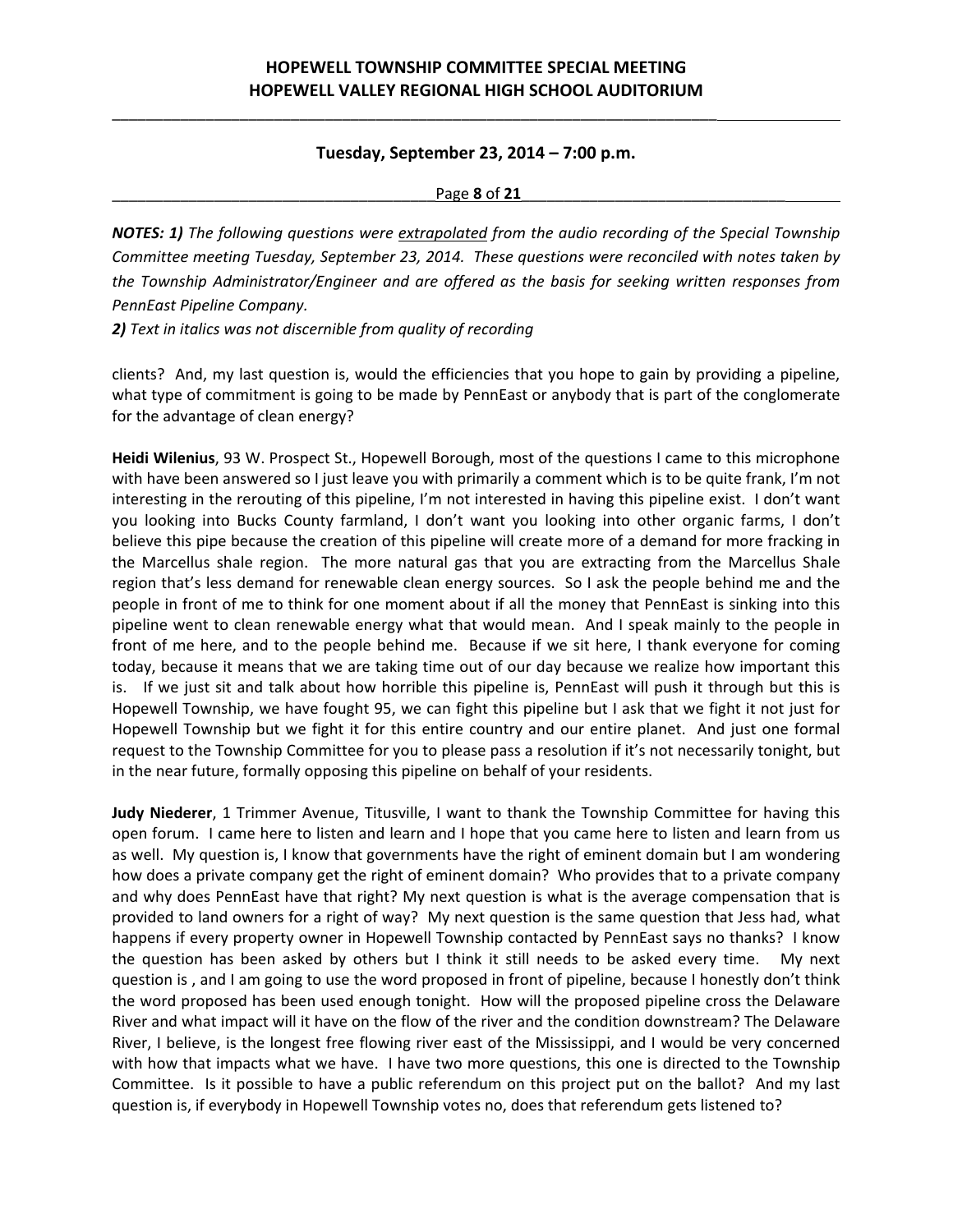\_\_\_\_\_\_\_\_\_\_\_\_\_\_\_\_\_\_\_\_\_\_\_\_\_\_\_\_\_\_\_\_\_\_\_\_\_\_\_\_\_\_\_\_\_\_\_\_\_\_\_\_\_\_\_\_\_\_\_\_\_\_\_\_\_\_\_\_\_\_\_

#### **Tuesday, September 23, 2014 – 7:00 p.m.**

\_\_\_\_\_\_\_\_\_\_\_\_\_\_\_\_\_\_\_\_\_\_\_\_\_\_\_\_\_\_\_\_\_\_\_\_\_\_Page **9** of **21**\_\_\_\_\_\_\_\_\_\_\_\_\_\_\_\_\_\_\_\_\_\_\_\_\_\_\_\_\_\_\_

*NOTES: 1) The following questions were extrapolated from the audio recording of the Special Township Committee meeting Tuesday, September 23, 2014. These questions were reconciled with notes taken by the Township Administrator/Engineer and are offered as the basis for seeking written responses from PennEast Pipeline Company.*

*2) Text in italics was not discernible from quality of recording*

**Rob Geoghan**, 206 Pennview Drive, Pennington, my questions are more financially based. This is a billion dollar project, how much money have you invested into up until this point? In the name of sunk costs theory. This PennEast Pipeline LLC was just created in August, incorporated in DE, what were your motivations for incorporating in DE when there is no physical presence in DE? Has any pipeline projects at this current stage been denied by FERC? And my fourth is just a comment to everyone here, I think we need to have our focus on FERC they seem to be the people who are going to be able to stop the pipeline. The pessimistic side of me says that the best we can really hope for is to reroute it but focus on FERC. This is a billion dollar operation, this project has an estimated billion dollar cost how much have you invested in so far and maybe to add on to it for the Hopewell Township area specifically how much of that billion dollars does that represent? If we're enough of a thorn in your side, will you move out? I want to know how much you have invested at this point. If you can't answer that now that's fine, we will leave it with the group here and why I think that question is important is to determine just how far along you have made it here and if you have already spent a hundred million dollars you may feel like you are too deep to turn back. I don't have the numbers, it seems a very small percentage of these projects has been denied by FERC. You are in the early stage of this. How many projects have been denied so we know what our chances are of defeating the project.

**Mayor Sandom:** I think he was asking in general how many projects similar to this have been turned down?

**Anne Hayton**, 4 Spring Hollow Drive, Hopewell, I want to also thank you for holding this forum to allow us to come out and hear more about the project and express views. I have two questions that are more backdrop questions I think. The first one is related to, I'm concerned about the proliferation of pipelines in general so this is directed toward the utilities, how many other pipelines are in the planning stages in this area, through NJ? The second question, usually when a very large project is done you first have to do a feasibility study and look at your best options for trying to get your job done. And I am wondering whether you have done a feasibility study, what type of criteria you used for evaluating your options and where that feasibility study is so we can review it? What other alternatives are available to reach your goal which might be moving gas from one point to another. It looks like you have taken the straightest path possible but perhaps using other avenues that already exist. I know that you did talk about co-locating but I am wondering if a serious feasibility study was done with criteria or whether the utilities would tend to do that. I am unfamiliar with the process so I wanted to know about that.

**Maya van Rossum**, I am the Delaware River Keeper, my organization is the Delaware River Keeper Network (DRKN), and we work here in Hopewell and throughout the entire Delaware River Watershed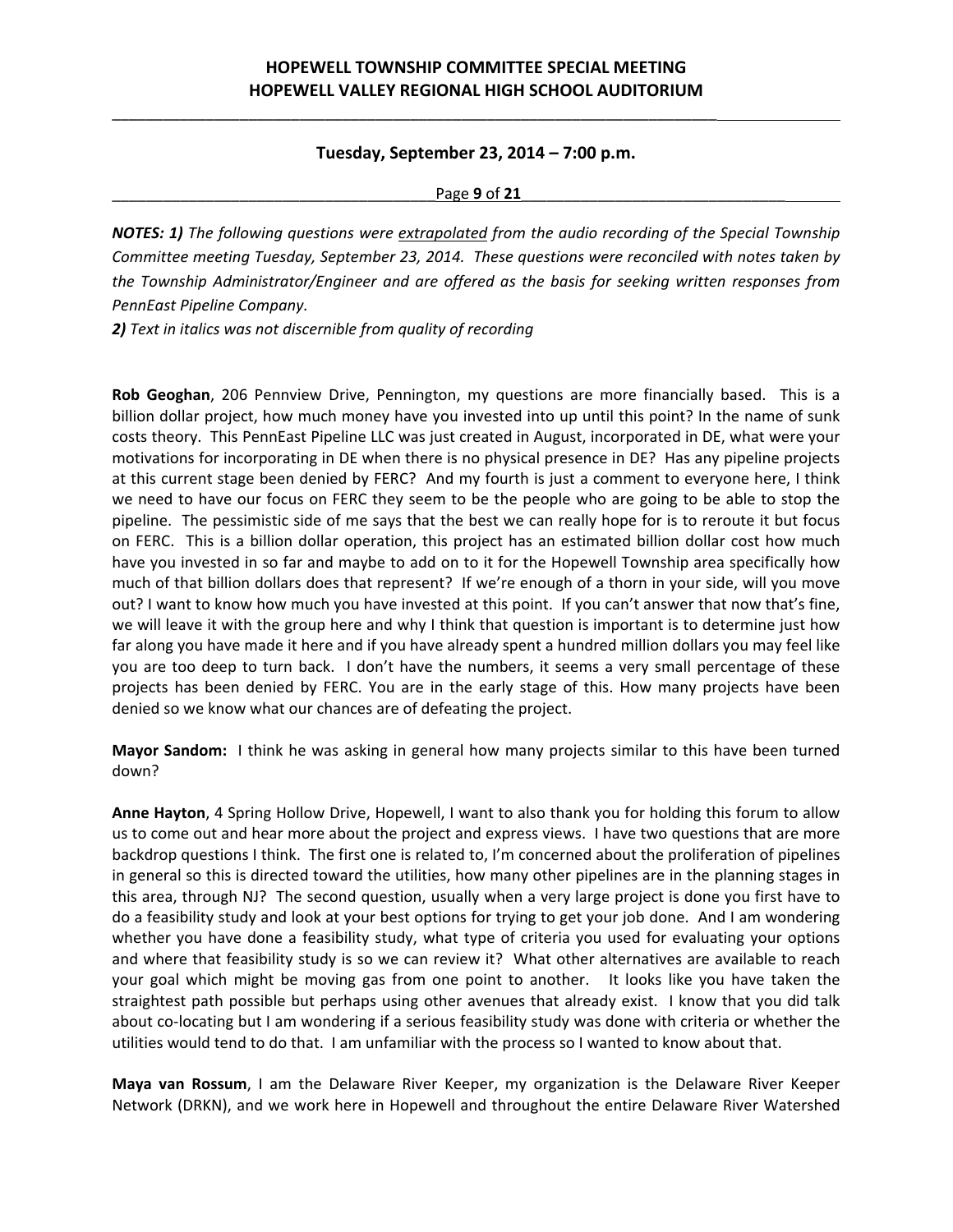\_\_\_\_\_\_\_\_\_\_\_\_\_\_\_\_\_\_\_\_\_\_\_\_\_\_\_\_\_\_\_\_\_\_\_\_\_\_\_\_\_\_\_\_\_\_\_\_\_\_\_\_\_\_\_\_\_\_\_\_\_\_\_\_\_\_\_\_\_\_\_

### **Tuesday, September 23, 2014 – 7:00 p.m.**

#### Page **10** of **21**

*NOTES: 1) The following questions were extrapolated from the audio recording of the Special Township Committee meeting Tuesday, September 23, 2014. These questions were reconciled with notes taken by the Township Administrator/Engineer and are offered as the basis for seeking written responses from PennEast Pipeline Company.*

*2) Text in italics was not discernible from quality of recording*

to protect the river and all of the streams that feed it and all of the ecological systems that are here in the Delaware River Watershed that you all value so much. Unfortunately at the DRKN we have experienced firsthand in the past three years the incredible level of devastation that has been inflicted by 11 pipeline projects either new pipeline projects or expansion projects that have cut through portions of the Delaware River Watershed including under the main stem Delaware River which did do an incredible level of damage and harm and if you are unaware about you better get educated that have inflicted incredible harm to wetlands, to creeks and to communities. We have worked with the communities that have suffered the irreversible and enduring devastation that pipeline projects like this one bring and leave behind. We also work with the communities that suffered the environmental, the health, the economic, and the overwhelming devastation that shale gas extraction has inflicted. The shale gas extraction that this pipeline will not just support but will induce and increase, increasing the number of communities that are suffering the devastation. In PA they are not getting the profits from shale gas extraction they are getting the devastation, the sickness and the harm that it brings, we are all suffering because of shale gas extraction, an infrastructure like this that is cutting through our communities. What you have represented this evening in your slides and in your verbal representation is not accurate or truthful on many issues with regards to these pipeline projects and the level of harm they bring. Once the pipeline is cut, the land is not restored to the condition or the use that predated the pipeline. That is absolutely untrue and false and nobody should believe it. So my question to you, is will the PennEast pipeline company in all future representation, fix your slides so you are telling the truth, including providing pictures to show people in communities like this the devastation that you are not just going to bring as you engage in your construction cuts but the devastation that you are going to leave behind once you leave their community. You are not going to stick around to make it okay, we have watched it time and time again with these pipeline projects. You cut your path, your do your damage, you get your profits, and you only chime in when the regulatory agencies are fining you or telling you need to come back and fix something that you broke. The Delaware River Keeper Network, NJ Sierra Club, Clean Air Council, *\_\_\_\_ Group*, Pipeline Safety Coalition, and many others are standing opposed to this project. We are standing individually, we are standing collectively, and we are standing with all of you. So if you want information about how you can get involved with us go to the Delaware River Keeper Network or the NJ Sierra club website, come get my business card afterwards and we will show you the path, the best paths you have to try and defeat this project for your community. And I will also encourage you please don't battle to say no pipeline in my community but the pipeline is okay if it is in somebody else's community. If that is your message, if that becomes your message I guarantee you all of the other communities that you are fighting to put it in will be fighting to put it right back in your community and when you are busy bickering amongst each other who is going to win, they are going to win. So they are going to sit back and wait. So you pick the path for where the pipeline goes. So it is really important that we all stand together in defense of our community and our environment against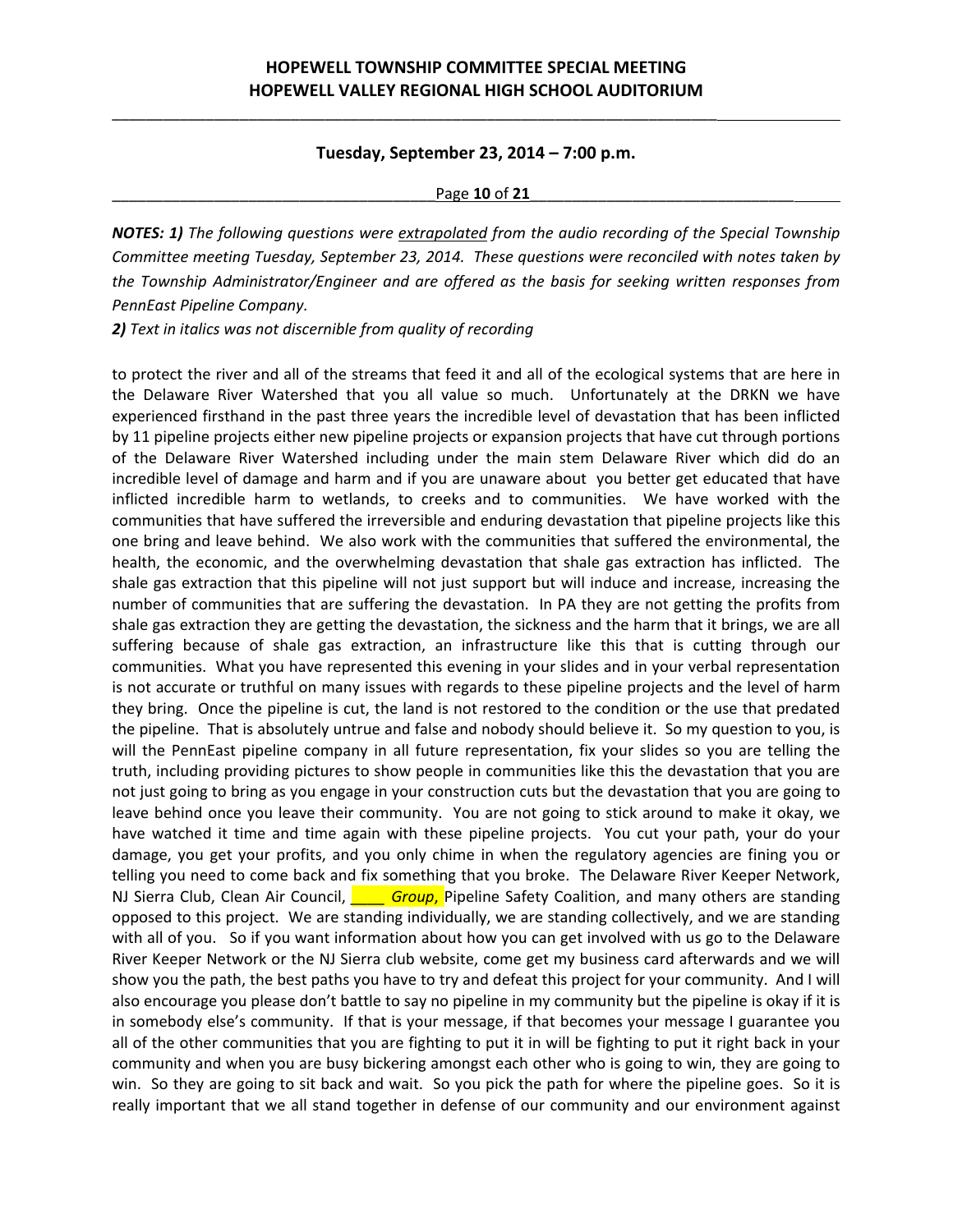\_\_\_\_\_\_\_\_\_\_\_\_\_\_\_\_\_\_\_\_\_\_\_\_\_\_\_\_\_\_\_\_\_\_\_\_\_\_\_\_\_\_\_\_\_\_\_\_\_\_\_\_\_\_\_\_\_\_\_\_\_\_\_\_\_\_\_\_\_\_\_

### **Tuesday, September 23, 2014 – 7:00 p.m.**

#### Page **11** of **21**

*NOTES: 1) The following questions were extrapolated from the audio recording of the Special Township Committee meeting Tuesday, September 23, 2014. These questions were reconciled with notes taken by the Township Administrator/Engineer and are offered as the basis for seeking written responses from PennEast Pipeline Company.*

*2) Text in italics was not discernible from quality of recording*

this project and that we stand united. So I encourage you to do that. It's also important that part of our message is no shale gas development, we don't have pipelines, if we don't have pipelines we don't have shale gas development and we are all better protected. So I encourage you to use that in your messaging. And for the map, I don't have a map of the state of NJ but at the DRKN you will see a map of the 11 pipeline projects that have cut through portions of the Delaware River watershed in just the last 3 years including the one that cut through Sussex county under the Delaware River using the HTD method that caused incredible harm to the upper regions of the watershed in doing harm that is still there and you can also learn about the 7 other pipeline projects including this one that are also proposed to cut through our watershed creating cumulative impacts that are going to harm us all. So I thank you all for being here, I oppose you, and I thank you for listening.

**Ray Nichols**, 412 Federal City Road, Pennington, Ray Nichols otherwise known as Horatio Lawrence Nichols, I am speaking for myself, my wife and my friends, not the Environmental Commission. I also need to thank you and the rest of the Committee and the township staff and I thank you all for doing your job and coming here tonight. I didn't know anything about this project but I have been hearing about lots of other projects, pipelines, and I want to thank the Delaware River keeper for pointing out the total number of projects that are currently in the pipeline or under construction and are designed to do the same thing that PennEast is going to do. And I understand that PennEast is an LLC, limited liability company, which is great from the perspective of people who have invested in it because it limits their individual liabilities. Incorporated in Delaware you are further limiting your liabilities by having laws that protect you from identifying things. You indicated, the paper that you handed out, that *NKR* pipeline is going to be an equity owner of PennEast LLC. And your website today showed that PSEG has a 12% equity investment in this project. What would other corporations bring to this project, please be specific. I also see that a bunch of them are also investing in modern intensive high energy hydraulic fracturing which has not been around for 65 years as represented. Modern hydraulic fracturing that we are so concerned about it's a relatively new process and much more damaging than the old fashioned *……….* regardless of how it's done, it's a major problem throughout this country. Glad to hear you say that you intend to test the well water of everybody's existing wells above the pipeline. That's very reassuring. One of the problems with the companies that have been drilling is that they have not been testing the wells of the people in the Marcellus shale region near their proposed wells. So their people can say, O no we didn't do it, there's no proof that the gas coming out of your faucet can be ignited is coming from our gas. This township has a long history of transparency in the way it does business. We would appreciate it if you are coming into our community that you also total transparency, totally honest, give us the downside and the upside. Back to the present and to the township, Transco is currently conducting work on Blackwell Road at the proposed terminus of this project. What's going on and why? Why was that point selected as the end point? The A & B points that you need to connect,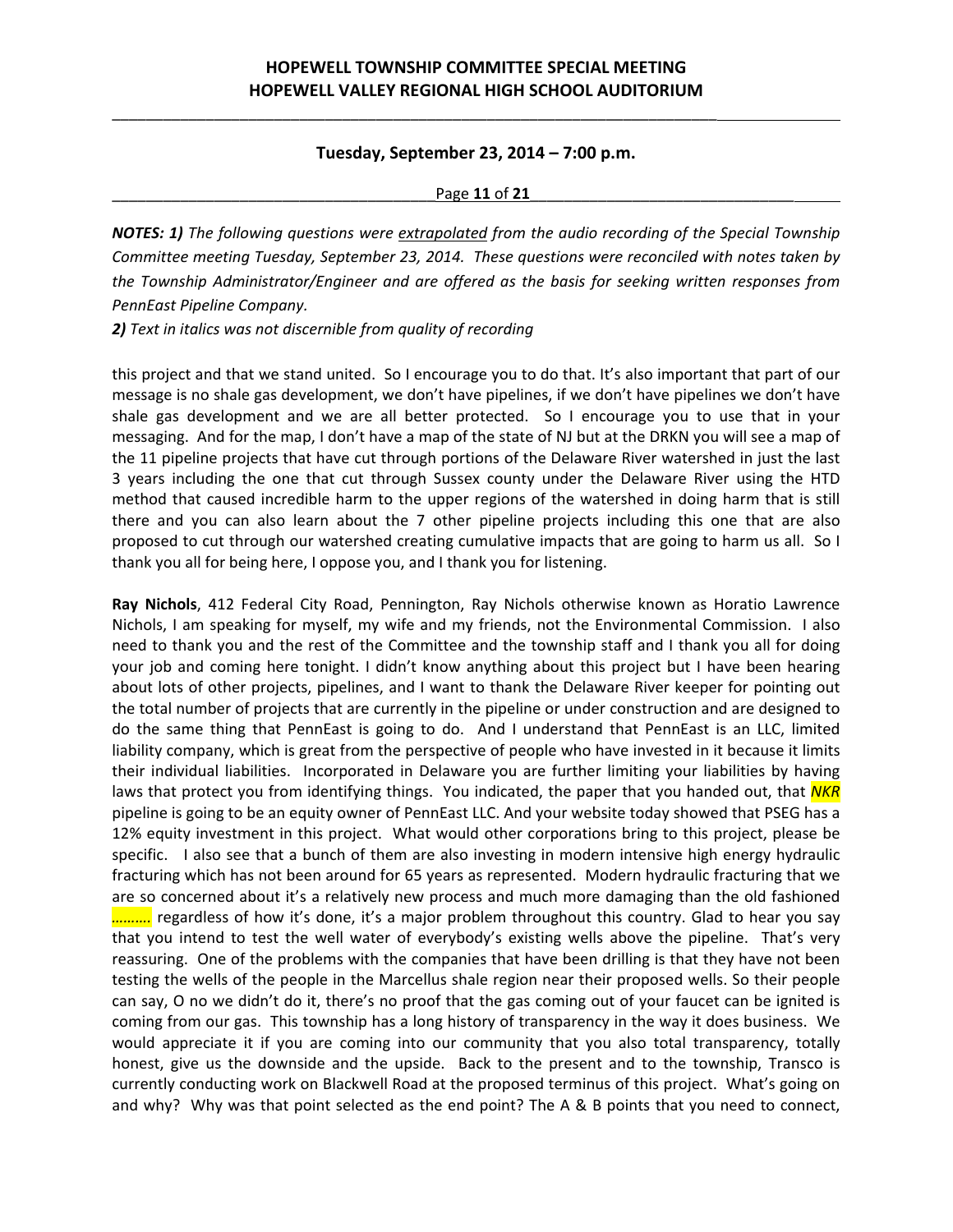\_\_\_\_\_\_\_\_\_\_\_\_\_\_\_\_\_\_\_\_\_\_\_\_\_\_\_\_\_\_\_\_\_\_\_\_\_\_\_\_\_\_\_\_\_\_\_\_\_\_\_\_\_\_\_\_\_\_\_\_\_\_\_\_\_\_\_\_\_\_\_

### **Tuesday, September 23, 2014 – 7:00 p.m.**

\_\_\_\_\_\_\_\_\_\_\_\_\_\_\_\_\_\_\_\_\_\_\_\_\_\_\_\_\_\_\_\_\_\_\_\_\_\_Page **12** of **21**\_\_\_\_\_\_\_\_\_\_\_\_\_\_\_\_\_\_\_\_\_\_\_\_\_\_\_\_\_\_\_

*NOTES: 1) The following questions were extrapolated from the audio recording of the Special Township Committee meeting Tuesday, September 23, 2014. These questions were reconciled with notes taken by the Township Administrator/Engineer and are offered as the basis for seeking written responses from PennEast Pipeline Company.*

*2) Text in italics was not discernible from quality of recording*

why were they selected and if you are going to file that information with FERC in 30 days or 90 days you ought to have it available to us tonight. Regarding restoration, since you indicated that horizontal cooling is going to be used to go under the Delaware River, will you also use it to go under all miscellaneous streams that feed into the Delaware River between the starting point and the end point. …….Regarding restoration, will the subsurface hydrology be restored and if so, how? That's a major problem with wetlands that are perched on bedrock that is very near the surface. You indicated that 84% of the proposed 100 billion cubic feet that this pipeline is going to be capable of transmitting unless you decide to enlarge it to 36" diameter is committed to go to NJ customers, but that leaves , however, 0.16 billion cubic feet committed to somebody else. Who and will it go overseas, is there a possibility it will go overseas?

**Kathy Jackson**, 224 Colt Street, Pennington, my comment and my question is directed towards the Committee, I believe that advice from a lawyer more than likely retired because if it is a current and practicing lawyer they might eliminate a lot of their customers if this is particular lawyer specializes in pipeline land access. And I believe a lawyer like this could be essential for negotiations by the Township as well as for residents. If residents sign a nondisclosure agreement during negotiations they won't be able to tell others about the process, compensations, terms, etc., therefore, it makes for a one-sided negotiation. My question is, has the Township started to formulate a plan for any future negotiations with PennEast?

**Mayor Sandom:** Tonight is the first night and we have not yet begun formulating any plans. We have had discussions about hiring an attorney.

**Jim Waltman**, executive director, SBMWSA, resident of Hopewell Borough, I have just a general comment and a few questions. No surprise that you are sitting through a lot of questions and answers this is a community that really cares about its environment, it cares about rural character, if you want to win an election in Hopewell Township you better say you are for preserving the rural character of this area, and I'm pretty sure everyone of you up there has done that. I want to thank you all for arranging this, I want to thank the representatives for coming out tonight and most of all I want to thank all of you in the audience this is a critical issue. This is a community that's invested literally billions of its own dollars in preserving open space, countless hours and this isn't a partisan issue in this town either, countless hours in trying to adopt strongest local environmental regulation it can and this is really a highly prized value in this community. My first question relates to a statement in your frequently asked questions. And in this area you are discussing that benefits to communities from the siting of a pipeline. I'm just going to read direct, it says most important pipelines play a major economic development tool as energy intensive industries and facilities look to locate their operations in areas near natural gas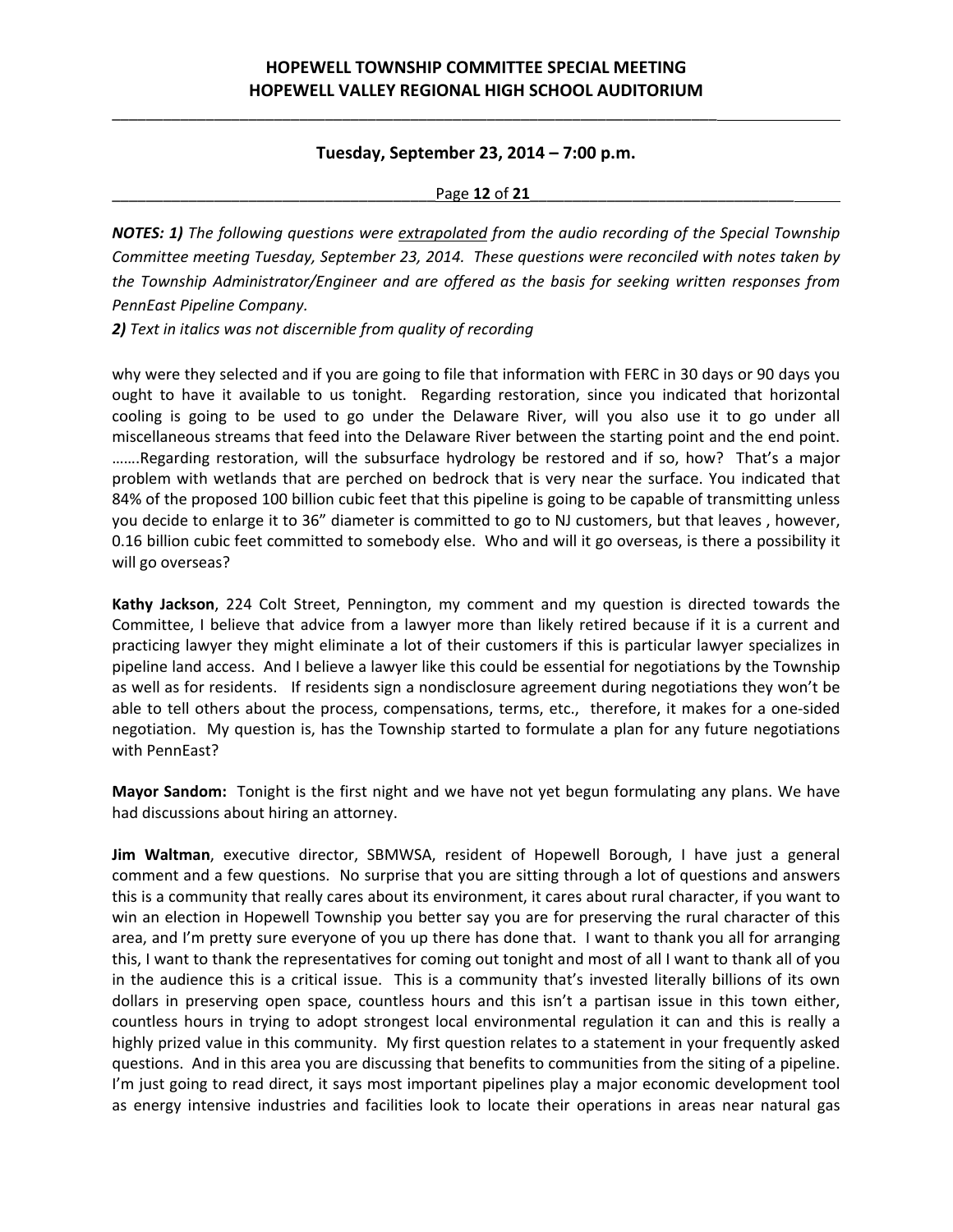\_\_\_\_\_\_\_\_\_\_\_\_\_\_\_\_\_\_\_\_\_\_\_\_\_\_\_\_\_\_\_\_\_\_\_\_\_\_\_\_\_\_\_\_\_\_\_\_\_\_\_\_\_\_\_\_\_\_\_\_\_\_\_\_\_\_\_\_\_\_\_

### **Tuesday, September 23, 2014 – 7:00 p.m.**

#### Page **13** of **21**

*NOTES: 1) The following questions were extrapolated from the audio recording of the Special Township Committee meeting Tuesday, September 23, 2014. These questions were reconciled with notes taken by the Township Administrator/Engineer and are offered as the basis for seeking written responses from PennEast Pipeline Company.*

*2) Text in italics was not discernible from quality of recording*

pipelines. So I guess in all honesty my first question is which specific energy intensive industries do you think your pipeline would attract to the Hopewell Valley? The second question, you indicate, that FERC requires operators to obtain both a federal certificate of convenience and necessity as well as various state and local permits and again having just told you that this community has invested a lot of time in adopting ordinances I'd like to ask you if you commit tonight to comply with these painstakingly achieved local environmental measures if this pipeline in fact goes through. The third question I have relates to environmental features and you had said several times tonight that protecting the most outstanding environmental resources from your activity is a high priority for you, which we appreciate hearing. NJ has been particularly active in identifying high quality streams. So we have this whole program for reviewing streams and designating certain streams of outstanding natural and other values as category one. I believe there is at least 3 and if anybody quizzes me and I fail the test I should be ashamed of myself, but I believe there are 3 of these category 1 streams in Hopewell Township and so I would like to ask you if you would commit to avoiding such streams if in fact this pipeline were to go through Hopewell Township. The fourth question is about restoration, you established frankly what I think is an impossible to achieve goal so I guess I kind of commend you for that but it says that impacted land will be restored to its original use and condition and I guess my question is who is the arbiter of whether in fact your restoration would achieve those goals. Is that in your own determination or is there a public process, who's the referee in that. And the fifth question, relates to the easements themselves. I think I heard you say that, it was a question about co-location of easements. And I'm wondering, 5A is it in your power in fact to preclude further use of easements, again assuming this all goes through, and B would you commit to not selling to other commercial entities within rights of way, again this is tied up in a big pile of "ifs" but the question is if this thing went forward as a pipeline right of way, pipeline comes through it I believe it is your power to say you are not going to sell these right of ways to anybody else who might want to run another pipeline or power line. Would you commit to not doing so?

**Mayor Sandom:** So you are saying that you will be providing answers to those questions because none of them are quick and that you will be providing answers in writing.

**Joseph Manczuk**, 114 Mine Road, Pennington, the construction of the pipeline and specifications the answers talked about the safety aspect and it would be overbuilt, if I understood that correctly. Is that also to potentially in the future provide the option to move more gas? In context of safety, you mentioned that you will operate this pipe safely but when a previous resident asked about *the pipeline* incidences and breakages, you had no knowledge of it and that did not make me very comfortable.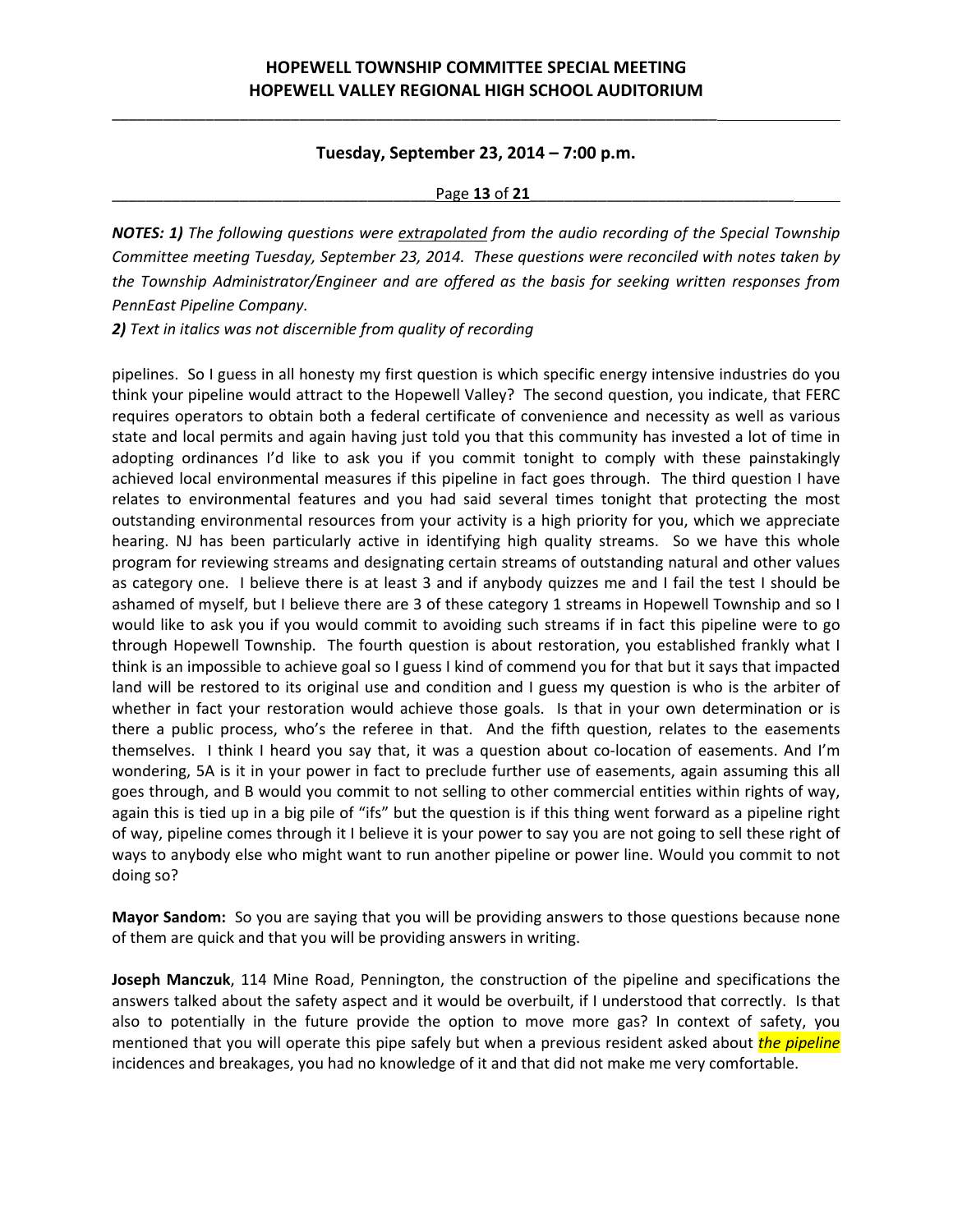\_\_\_\_\_\_\_\_\_\_\_\_\_\_\_\_\_\_\_\_\_\_\_\_\_\_\_\_\_\_\_\_\_\_\_\_\_\_\_\_\_\_\_\_\_\_\_\_\_\_\_\_\_\_\_\_\_\_\_\_\_\_\_\_\_\_\_\_\_\_\_

### **Tuesday, September 23, 2014 – 7:00 p.m.**

\_\_\_\_\_\_\_\_\_\_\_\_\_\_\_\_\_\_\_\_\_\_\_\_\_\_\_\_\_\_\_\_\_\_\_\_\_\_Page **14** of **21**\_\_\_\_\_\_\_\_\_\_\_\_\_\_\_\_\_\_\_\_\_\_\_\_\_\_\_\_\_\_\_

*NOTES: 1) The following questions were extrapolated from the audio recording of the Special Township Committee meeting Tuesday, September 23, 2014. These questions were reconciled with notes taken by the Township Administrator/Engineer and are offered as the basis for seeking written responses from PennEast Pipeline Company.*

*2) Text in italics was not discernible from quality of recording*

**Carey Compton**, 29 East Curlis Avenue, Pennington Borough, have you heard, you talked about environmental impact statements, what is the timeframe you are going to get those out to us or on the website and the other question is are you going to include in your environmental impact study the atmospheric impacts of the wells that are going to do the fracking that are going to send the gas down the pipeline to this area that we really don't want to have. The National Oceanic Atmospheric Administration just came out with a study recently. The impacts of the two wells out west that they studied for a while and I looked at the study myself but apparently there is methane leaks like crazy just in the process of this whole thing. I'm wondering as a carbon footprint why have you been going this route why can't we dot this line with windmills. You can spend \$1 billion dollars on windmills and we would be much better off now and in the future. So please consider that Township, please consider looking into the studies and including them in your environmental impact statement or feasibility impact study.

**Katherine Dresdner**, 299 Pennington‐Titusville Road, Pennington, Attorney for Hopewell Valley Citizens Group, I want to thank the Township for holding this event tonight and for being a terrific partner in preservation of open space. I have several concerns I understand the map you have provided us is a proposed route only however I know that immediately that it crosses at least three surface water bodies in the state of NJ that are protected by Category One buffers and I don't understand how you could do that with your sensitivity to environmental concerns because that's not allowed. I also note that you have proposed crossing at least 3 parks, state park, county park, local parks, how can you do that? These are well established open space that the public uses it has priceless value, a lot of money has been invested in the development of these parks. I just find that your statement that you consider the environment to lack credibility given the route that you have already proposed. There has been no comment about compression stations, I would like you to tell people here what a compression station is and how many have been planned for NJ for your pipeline? How much land is disturbed on each side from the midline of the 36" pipe in construction? What is the total right of way from the midline of the 36" pipe?

**Mayor Sandom**: is it (compression station) the size of a bread box or is it the size of a bus?

**Committee Member Cannon**: what is the, we are talking basically, 100 mile pipeline, that's a nice round number, if you are familiar with these things you should know how many compression points you need in 100 miles. Is it affected by elevation, altitude, height?

**Mayor Sandom**: Is Blackwell Road, letter B is that a compression station. Going from A to B? What is on Blackwell Road now? So you are going to tell us how many of these stations you are going to have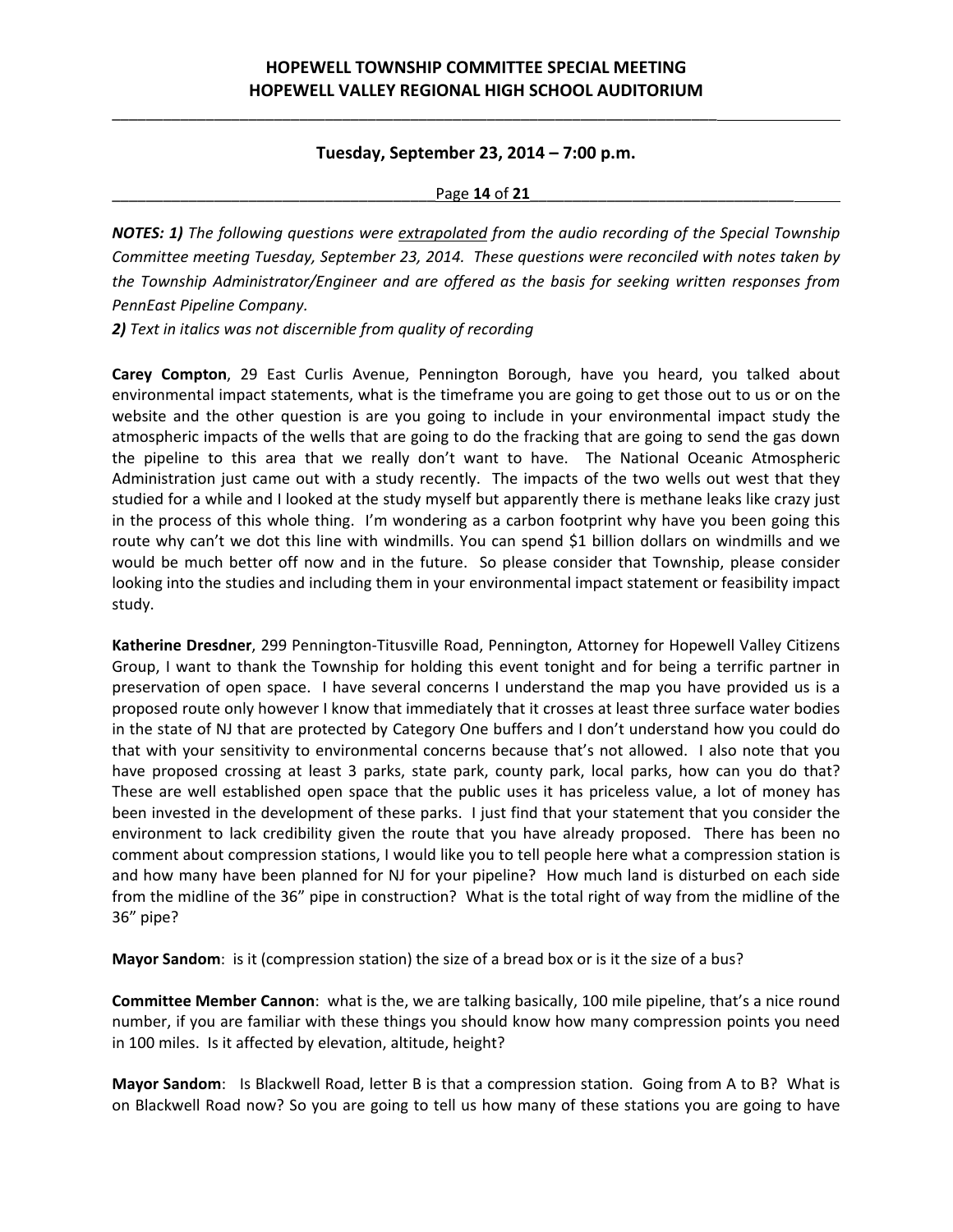\_\_\_\_\_\_\_\_\_\_\_\_\_\_\_\_\_\_\_\_\_\_\_\_\_\_\_\_\_\_\_\_\_\_\_\_\_\_\_\_\_\_\_\_\_\_\_\_\_\_\_\_\_\_\_\_\_\_\_\_\_\_\_\_\_\_\_\_\_\_\_

### **Tuesday, September 23, 2014 – 7:00 p.m.**

#### \_\_\_\_\_\_\_\_\_\_\_\_\_\_\_\_\_\_\_\_\_\_\_\_\_\_\_\_\_\_\_\_\_\_\_\_\_\_Page **15** of **21**\_\_\_\_\_\_\_\_\_\_\_\_\_\_\_\_\_\_\_\_\_\_\_\_\_\_\_\_\_\_\_

*NOTES: 1) The following questions were extrapolated from the audio recording of the Special Township Committee meeting Tuesday, September 23, 2014. These questions were reconciled with notes taken by the Township Administrator/Engineer and are offered as the basis for seeking written responses from PennEast Pipeline Company.*

*2) Text in italics was not discernible from quality of recording*

and where they are going to be located and if they are going to be located anywhere near Hopewell Township. And another question she had was how many feet from the midline will the construction be.

**Kate Millsaps**, West Hanover Street, Trenton, conservation program coordinator for the NJ Chapter of the Sierra Club, thank you for giving this presentation tonight but I have to say frankly it was disappointing considering you guys are having your pre‐filing application ready to go in about a week there is a lot of information that could have been included such as the compression stations and I would hope that the comments that were made tonight will be addressed in a timely fashion and that information will be included in future presentations so that we all don't have to go digging through 100 page document to get the answers to very good questions that were asked tonight. How many landowners in Hopewell have been contacted for survey permission? How many landowners in NJ have been contacted for survey permission? And what number of the contacted have already agreed to grant you survey permission? Since you are not answering the questions, I do just want to clarify Alisa had two points in her statements at one point she was talking about we like to start with a straight line from here to there but if there is something that comes up or a "landowner completely opposed to the project" the line will move. So is this true? Later on Alisa went on to say, that if you deny survey permission they will look at opportunities and reroute. So if enough landowners are opposed to this project will you reroute and what percentage, what number of those you contacted in NJ as well as Hopewell Township have already told you no. Since you already have your pre-filing materials ready to go, how many, you have your preferred route, and then explicitly how many alternative routes have you investigated so far? To clarify again, what are the revenue benefits to the municipality, are there any tax benefits, any future pilot programs anything like that that would bring additional revenue into the Township? Will property owners continue to have to pay taxes on the land that you guys own an easement on and operate industrial infrastructure on? I wish you could clarify your statements on how since this is a transmission line, how you connect local distribution lines along the route? And how many of those requests by different, not just utilities, but different townships and potential customers would be granted? For referring to the utility engaging in reselling gas only Elizabethtown answered that question none of the other companies answered if they would engage in reselling the gas. When you talked about impact to the Delaware River you only talked about the main stem using horizontal directional drilling. You did not talk about the impacts for *plate* leaks and how that can result in significant dissolved oxygen in the water body and potentially taking and threatening the endangered that they exist in that portion of the river. But you completely ignored and failed to address the impact of erosion, compacted soils from construction, additional runoff into the river and how those cumulative impacts on different parts of the watershed and different stems of the Delaware River will be exacerbated by this project. And going back to the question on climate change that was asked, how will you specifically mitigate the climate impact of your project and the continuation of NJ dependence on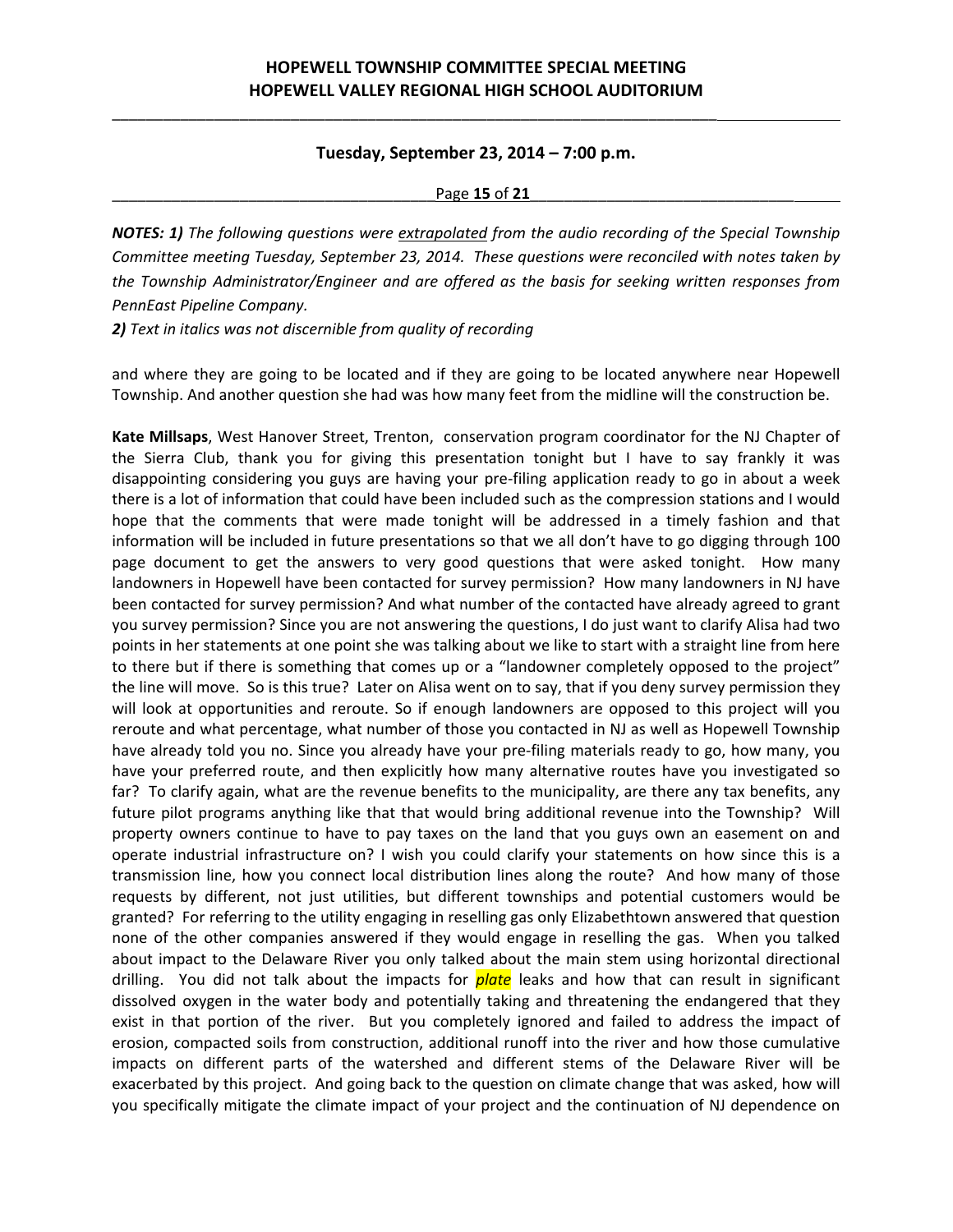\_\_\_\_\_\_\_\_\_\_\_\_\_\_\_\_\_\_\_\_\_\_\_\_\_\_\_\_\_\_\_\_\_\_\_\_\_\_\_\_\_\_\_\_\_\_\_\_\_\_\_\_\_\_\_\_\_\_\_\_\_\_\_\_\_\_\_\_\_\_\_

### **Tuesday, September 23, 2014 – 7:00 p.m.**

\_\_\_\_\_\_\_\_\_\_\_\_\_\_\_\_\_\_\_\_\_\_\_\_\_\_\_\_\_\_\_\_\_\_\_\_\_\_Page **16** of **21**\_\_\_\_\_\_\_\_\_\_\_\_\_\_\_\_\_\_\_\_\_\_\_\_\_\_\_\_\_\_\_

*NOTES: 1) The following questions were extrapolated from the audio recording of the Special Township Committee meeting Tuesday, September 23, 2014. These questions were reconciled with notes taken by the Township Administrator/Engineer and are offered as the basis for seeking written responses from PennEast Pipeline Company.*

*2) Text in italics was not discernible from quality of recording*

fossil fuel as a result of your proposal. World leaders are in NYC as we speak, and if you guys are giving this presentation on investing a billion dollars in antiquated infrastructure then we need to talk about how we are going to move beyond this garbage that you are trying to sell us.

The gentleman from Elm Ridge Park and Delaware Township specifically had asked if that would be a possibility and you said that along from point A to point B you had to not do a straight line because you would be connecting different utilities so how are you proposing to provide access to those utilities from this transmission line. That's what I understood from your presentation that you guys were going to service the utilities along the route. But how is that happening on a high pressure transmission line? You have distribution lines connected to that so how are you proposing to connect those distribution lines to serve the utilities?

**Sadie Sub,** 46 Model Avenue, Hopewell Borough, my question is, I'm not fully aware of who the people are that are asking for this need of the pipeline. I don't understand it. Is it the people who live in the communities or if it is people who will benefit from the dwindling resources of fossil fuel. Because that is not going to stay around for a lot longer. And as a young person, I think we should be more focused on alternative sources of energy.

**Mayor Sandom**: Could you respond who is actually going to use this? One of the questions I have for you, sir, is would you not now but as part of your answer please let us know who you do service in Hopewell Township.

**James Popik**, 10 Skyview Drive, Who are your customers? I'm interested, on the supply side, who are you buying the gas from and what is the life span of the wells in general? Are we looking at 10, 30 years? It seems to me that the fracking gas wells are not that long lived.

**Mayor Sandom**: We think this is a very good question, so if you don't know the answer now that's fine, but we'd like you to think about what the answer might be and respond in writing.

**Fairfax Hutler**, 67 Barberry Court, Lawrenceville, but I am also a taxpayer for land up in Luzern County near Wilks Barre, so I am familiar with some of these issues at both ends. My first question is that a gas pipeline in loops has been expanded up in Luzerne and then down here in Hunterdon and Mercer Counties in progress the Stanton loop in Hunterdon and then **the** *loop* in Luzerne County. Then why if they are expanding them and the line you are proposing parallels the line that those are using, which I believe is the Transco line, I can't say exactly if they are about 20 miles apart, but they are two parallel lines, cutting two huge swaths from Northeast Pennsylvania into New Jersey. Why do we need a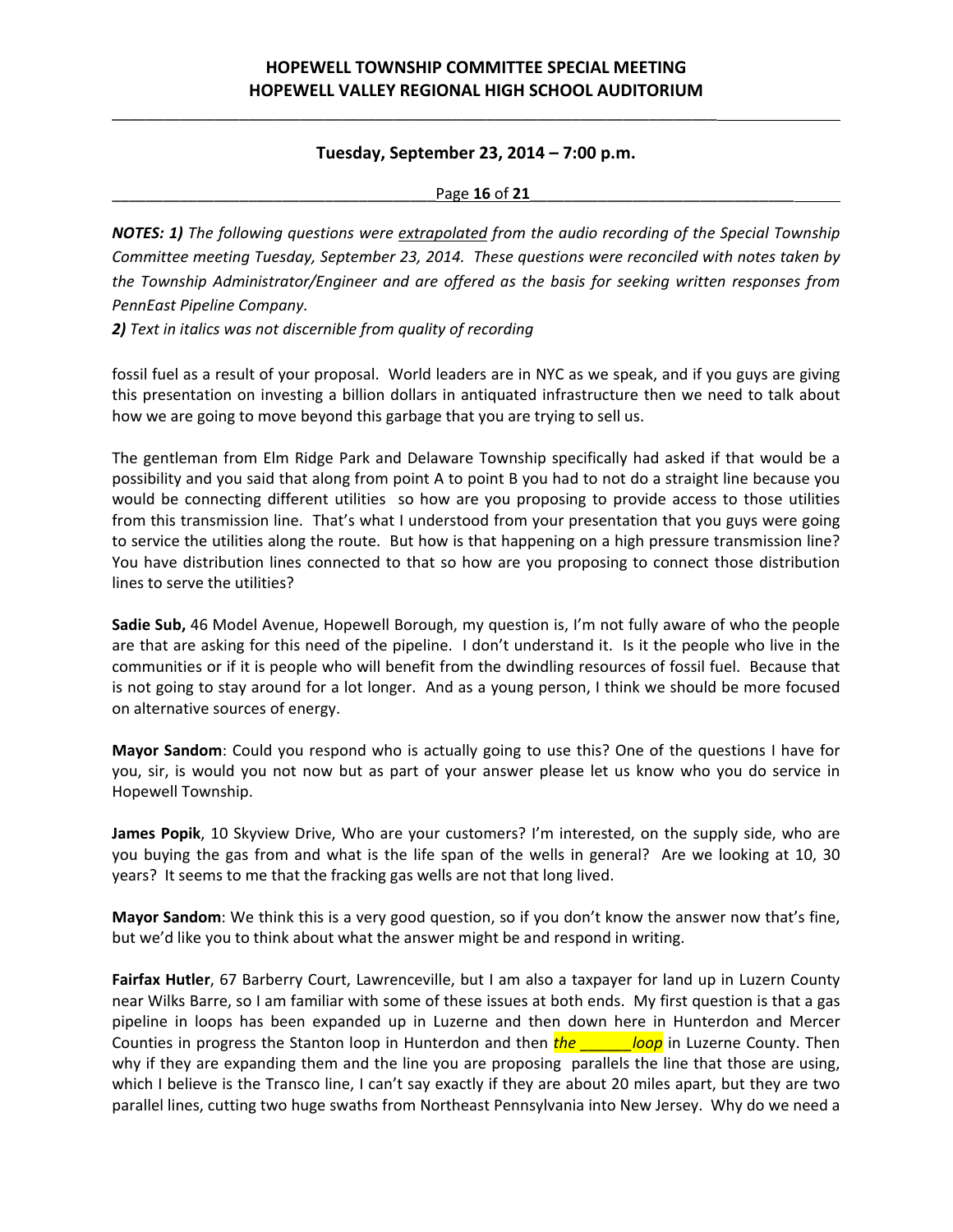\_\_\_\_\_\_\_\_\_\_\_\_\_\_\_\_\_\_\_\_\_\_\_\_\_\_\_\_\_\_\_\_\_\_\_\_\_\_\_\_\_\_\_\_\_\_\_\_\_\_\_\_\_\_\_\_\_\_\_\_\_\_\_\_\_\_\_\_\_\_\_

#### **Tuesday, September 23, 2014 – 7:00 p.m.**

#### \_\_\_\_\_\_\_\_\_\_\_\_\_\_\_\_\_\_\_\_\_\_\_\_\_\_\_\_\_\_\_\_\_\_\_\_\_\_Page **17** of **21**\_\_\_\_\_\_\_\_\_\_\_\_\_\_\_\_\_\_\_\_\_\_\_\_\_\_\_\_\_\_\_

*NOTES: 1) The following questions were extrapolated from the audio recording of the Special Township Committee meeting Tuesday, September 23, 2014. These questions were reconciled with notes taken by the Township Administrator/Engineer and are offered as the basis for seeking written responses from PennEast Pipeline Company.*

*2) Text in italics was not discernible from quality of recording*

second line? Why couldn't this have been planned out properly ahead of time so that half as much damage is done as likely to be done. My other question is, vegetation management. You guys could say you will restore things to the way they were. But in our property and up in Pennsylvania we have a 248‐ acre gorge across from the electric utility run by Pennsylvania Power and Light and I want people to know what the consequences are once there is an easement. My mother and her sisters, and I'm not sure when and how, gave a 50' easement to Pennsylvania Power & Light and back in those days all they imagined were telephone poles would be going through across the gorge. Then a couple of years ago we were driving down there in January for a memorial service and we found utility crews in the middle of the road and they were cutting down newly virgin hemlock, a huge 50' slot, in the past you never think you could do that. Then you might think if an easement is granted and the damage is minimal now you really cannot predict what might be coming down the pipe later on and then what would prohibit you from deciding that you need to expand this line later, such as what has happened up in *Dawrence (Sp)* and Stanton going to a 42' loop. Once the right of way has been granted basically the property owners are at the mercy of whatever you want to do and what FERC wants to do. Likewise, as far as vegetation management goes, everybody sort of passes the buck. PP&L called us, it's not our

problem, FERC mandates this and they cut everything right to the ground, bare to the ground. Even some of the biologists for some of the utilities have told me confidentially that the vegetation management is way overdone, it is overkill, but their advice is not listened to by the utilities who employ them. And, the other thing is the type of vegetation management that occurs. I don't know if this happens with gas lines but with electric transmission lines they can use helicopter chain saws. So for people that live here, is potential, highly unlikely, to see a helicopter with a chain saw going down the property line, likewise is the possibility of using herbicides, may or may not be a possibility. But the landowners, the homeowners do not have control over this now. A lot of this goes back to the energy policy act of 2005 and the mistakes that were made. My one last point is that this proposed route goes through a huge contiguous forest in Pennsylvania, likewise a few parts in Hunterdon County and Hopewell Township. I talked to the *North Branch* lands trust in the *Bear Creek preserve* next to them 3500 acres of solid contiguous forest with habitat that has in some instances potentially federal listed golden wing warbler is up in that area, there are *swamp barrons (?)…* it is very special habitat. The whole picture has to be taken into account not just one municipality.

**Jim Andrews**, 134 Hopewell‐Werstville Road, Hopewell, I want to follow up a little bit on Jim Popik's question on the expected life of the Marcellus Shale gas fields and then that at the current rate and then also if we put in ten times as many pipes as the Delaware river keeper said that there are 11 new pipelines being built, how long will it last then? What's the rush to get the gas out so fast? Let's save it for 50 years from now.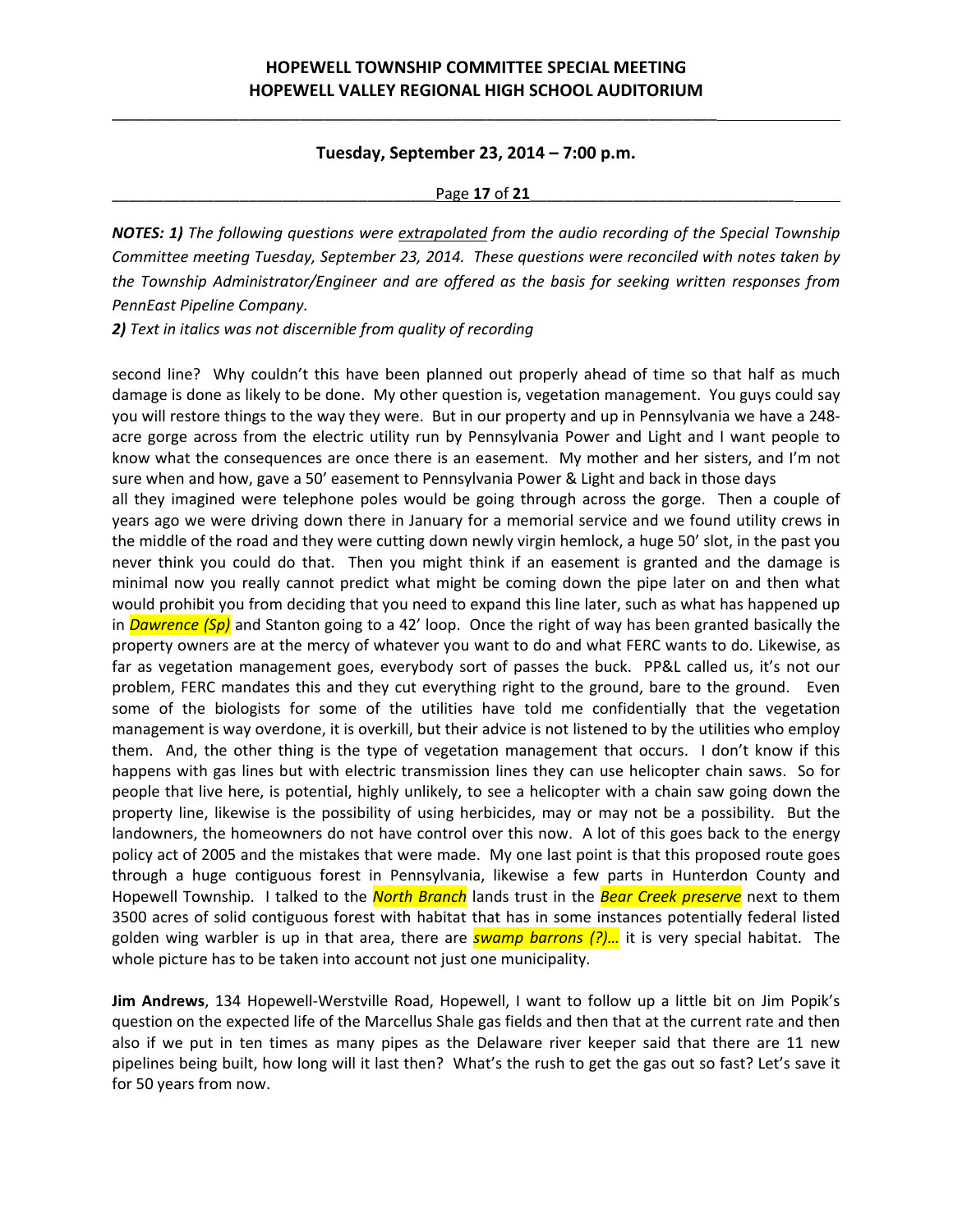\_\_\_\_\_\_\_\_\_\_\_\_\_\_\_\_\_\_\_\_\_\_\_\_\_\_\_\_\_\_\_\_\_\_\_\_\_\_\_\_\_\_\_\_\_\_\_\_\_\_\_\_\_\_\_\_\_\_\_\_\_\_\_\_\_\_\_\_\_\_\_

### **Tuesday, September 23, 2014 – 7:00 p.m.**

\_\_\_\_\_\_\_\_\_\_\_\_\_\_\_\_\_\_\_\_\_\_\_\_\_\_\_\_\_\_\_\_\_\_\_\_\_\_Page **18** of **21**\_\_\_\_\_\_\_\_\_\_\_\_\_\_\_\_\_\_\_\_\_\_\_\_\_\_\_\_\_\_\_

*NOTES: 1) The following questions were extrapolated from the audio recording of the Special Township Committee meeting Tuesday, September 23, 2014. These questions were reconciled with notes taken by the Township Administrator/Engineer and are offered as the basis for seeking written responses from PennEast Pipeline Company.*

*2) Text in italics was not discernible from quality of recording*

**Mayor Sandom**: I think the point is that you're putting pipes into our ground that will pump gas that will run out, do you have a sense for when that will happen?

**Jared Flesher**, board member of the Sourland conservancy local citizens group, recent resident of Hopewell Township, my question is a technical one just if PennEast was to build a 30' pipeline, as a I understand is now proposed, rather than a 36" pipeline which I understand is under consideration, are there any differences in size of the right of way required, land disturbed, compression stations required, or any other infrastructure concerns that we should be aware of? Since this is all being answered in writing, even though it might be a small difference, can you specify exactly what the difference would be in writing?

**William Clarke**, Cherry Valley Road, Pennington, I only have once comment and it is concerning the process hereafter. I'm really proud to be a resident of a community where all these people get out and do what they've done. But the questions that are going to be submitted and responded to, I presume in writing, I hope are not evasive and that there is a structure can be created whereby this that appears to be what is going on that the Township or the people can go back to these people and say do you understand what I asked and you didn't answer, if you understand what I am saying to you. I don't like to rely on oblique information.

**David Erkoboni**, 35 Shara Lane, you have painstakingly taken the time to gather all the public information to allow you to know who to send survey letters to, whose property is within a certain distance from your proposed pipeline. I'm wondering if we could have that list accessible to the Township so they could pass it onto whoever would be interested in putting some type of organization together to organize our thoughts because I think individually we don't stand a chance but collectively we may have a fleeting hope. Secondly, my comment, I head up the product development organization for probably one of the most regulated industries in this country and I can tell you, the scientist and engineers that I have associated with over the years regardless of the company I have worked for, have painstakingly take care to understand the regulatory issues that are presenting themselves to all of the companies in the industry that I work in. And to understand the safety issues that are presenting themselves so that we can avoid those regulatory issues and we can certainly avoid those safety issues. So quite frankly, we had three people step up to the microphone and cite news article that cited some very significant safety events. And I didn't know whether to be surprised or whether to be annoyed or whether to be just throw up my hands and be aghast that you didn't seem to be aware that any of these even existed and yet you can stand in front of us and say that you are taking the precautions necessary to make this pipeline safe and in my mind one of the ways to understand how to do things safer than what has been done is to take the understanding of where the mistakes were made. And yet you stood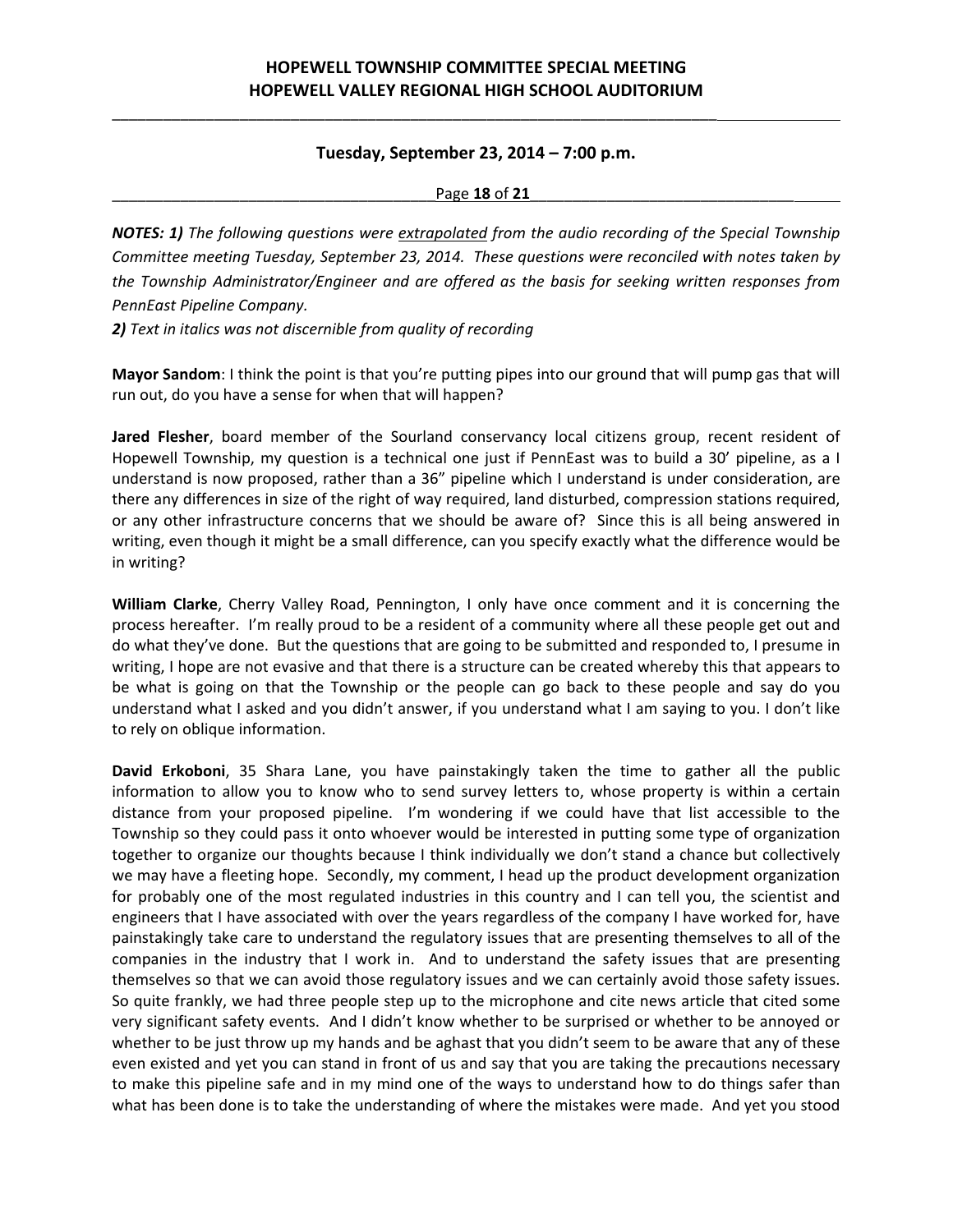\_\_\_\_\_\_\_\_\_\_\_\_\_\_\_\_\_\_\_\_\_\_\_\_\_\_\_\_\_\_\_\_\_\_\_\_\_\_\_\_\_\_\_\_\_\_\_\_\_\_\_\_\_\_\_\_\_\_\_\_\_\_\_\_\_\_\_\_\_\_\_

### **Tuesday, September 23, 2014 – 7:00 p.m.**

\_\_\_\_\_\_\_\_\_\_\_\_\_\_\_\_\_\_\_\_\_\_\_\_\_\_\_\_\_\_\_\_\_\_\_\_\_\_Page **19** of **21**\_\_\_\_\_\_\_\_\_\_\_\_\_\_\_\_\_\_\_\_\_\_\_\_\_\_\_\_\_\_\_

*NOTES: 1) The following questions were extrapolated from the audio recording of the Special Township Committee meeting Tuesday, September 23, 2014. These questions were reconciled with notes taken by the Township Administrator/Engineer and are offered as the basis for seeking written responses from PennEast Pipeline Company.*

*2) Text in italics was not discernible from quality of recording*

there and weren't even aware of any of the incidences that were presented and one of them was in 2013. Just a comment.

**Mayor Sandom**: But wouldn't you want to know (why these mistakes happen), to be sure it doesn't happen to you? I don't understand it strikes me as concerning that you don't know why accidents happen and whether you can avoid those accidents in the future by making sure that you don't have the same thing happen to you. I can't believe you're saying that the industry doesn't share information about why things happen and you just build according to some kind of standard that's given to you without your having any understanding of why you have that standard.

**Kim Robinson**, 1568 Harbourton‐Rocktown Road, Lambertville, it came up several times tonight the question what would happen if everyone in the town denied survey access and I just wanted to let the audience know that out in the lobby on the table that had the sign in sheet there are two pieces of paper, stacks of them, one is a letter, a form letter, just adjust it to your own circumstance, your own name and address, and that is a letter that you would send certified to PennEast either denying survey access or rescinding it if you have already given them access. The other form is a blank petition form and lastly, I would recommend, it doesn't matter if you got a letter or not, I would post to your property with No Trespassing signs and you do have to get the kind with your name and address on them, they are available at Home Depot.

**Committee Member Hart**: I didn't hear anybody ask these questions. On your route going through Hopewell Township I notices you skirt Traprock Industries which is a quarry and they do blast once in a while and once in a while, they haven't done any this year, but they just got a new license to be quarrying for a few years. So once in awhile they get a little overzealous with their dynamite that goes in and shakes the windows in my store across the street so it is not that far from your pipeline, probably a ¼ mile away or less, so look at that would you please. And also, did you look at the route, it looks like you are going near the Mt. Airy pumping station and that is right on 202 and I was wondering why you didn't look at coming right up the middle of 202 where it is between the two lanes, and then right up 31 so you are not disturbing any ground, any private land. I just wanted to know if you looked at that route.

**Committee Member Lester**, one of the last questions was, the observation that putting aside for the moment whether or not this pipeline actually gets built, but I was curious as to since you parallel the Transco pipeline, what happened to the concept of co-locating? That question was asked, I have been thinking about it all night, it is on the materials that you gave out at the State Ag meeting that I attended on September 14, 2014 and your red proposed pipeline parallels Transco's green pipeline and you want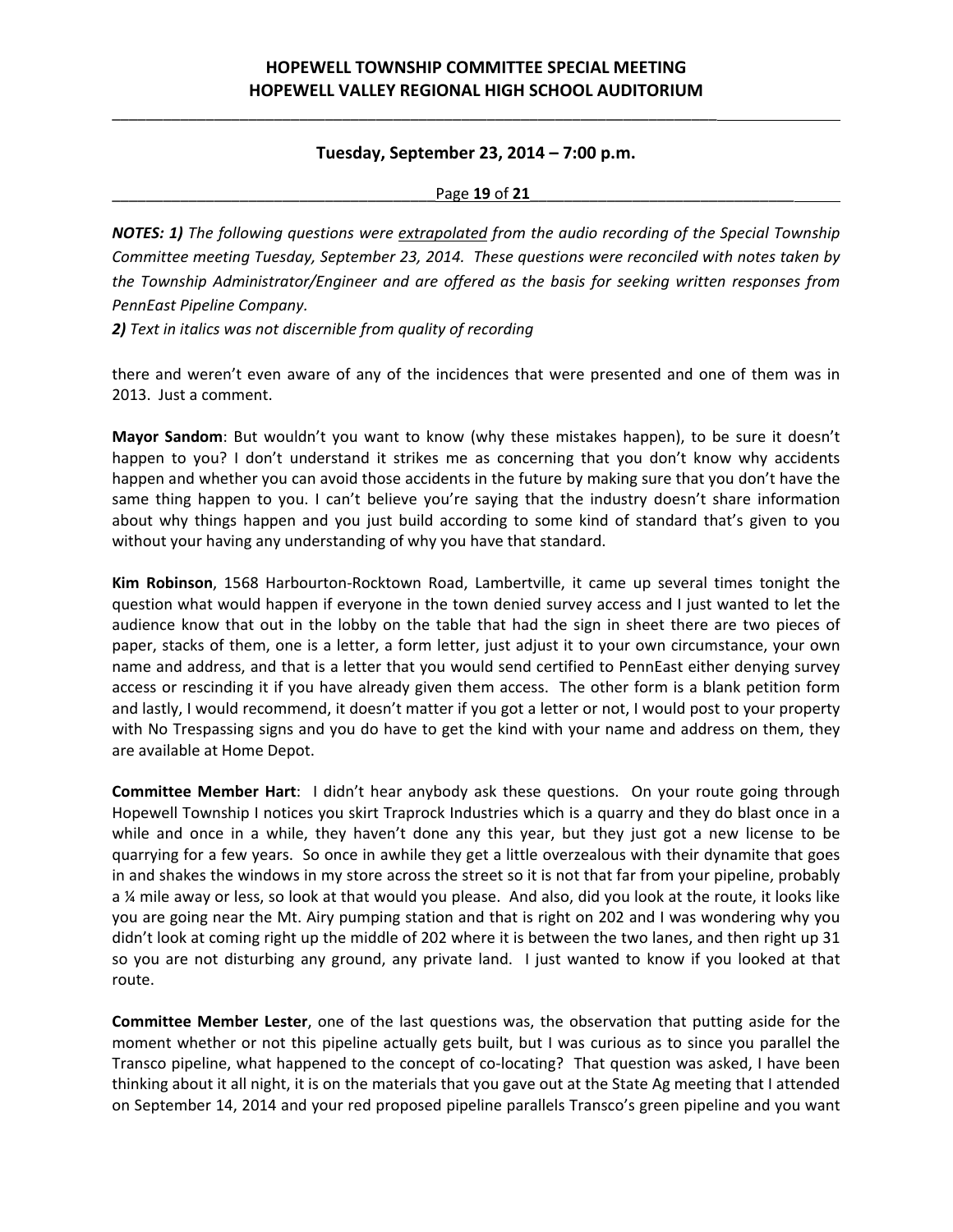\_\_\_\_\_\_\_\_\_\_\_\_\_\_\_\_\_\_\_\_\_\_\_\_\_\_\_\_\_\_\_\_\_\_\_\_\_\_\_\_\_\_\_\_\_\_\_\_\_\_\_\_\_\_\_\_\_\_\_\_\_\_\_\_\_\_\_\_\_\_\_

### **Tuesday, September 23, 2014 – 7:00 p.m.**

\_\_\_\_\_\_\_\_\_\_\_\_\_\_\_\_\_\_\_\_\_\_\_\_\_\_\_\_\_\_\_\_\_\_\_\_\_\_Page **20** of **21**\_\_\_\_\_\_\_\_\_\_\_\_\_\_\_\_\_\_\_\_\_\_\_\_\_\_\_\_\_\_\_

*NOTES: 1) The following questions were extrapolated from the audio recording of the Special Township Committee meeting Tuesday, September 23, 2014. These questions were reconciled with notes taken by the Township Administrator/Engineer and are offered as the basis for seeking written responses from PennEast Pipeline Company.*

*2) Text in italics was not discernible from quality of recording*

to end up in the same place so what happened to co-locating that I heard about during the presentation that's my first question. My second question, again putting aside the concept of whether or not the line actually gets built, but if the pipeline has to run, does it have to run through forests and farmlands and preserved areas and wetlands and environmental wetlands and rivers? Can you put this pipeline under streets that already exist and we don't have sewers under our streets especially in the north Township, we don't have gas lines because for the most part we don't have gas. So that was my second question, if this actually has to happen, and I'm not prejudging whether it is going to happen or not, but what about the concept of using streets? And thirdly, Alisa during your presentation you said that the Appalachian Trail caused the pipeline to be rerouted and Bernie said that we try to avoid easements and my question is, how do we know this because you are not a transparent entity. You are a private enterprise, you don't have to be transparent, we do, but you are telling us that you did all of these things that President Reagan would say, we trust you, but we would like to verify. So, my question is will you be more transparent in showing what you were thinking about, how you arrived at your current thinking and be more transparent in your future thinking so not just this committee but all of the residents affected by this proposed pipeline can understand what you are thinking about which we can't verify other than your statements, "that trust us we have changed it," and while we would like to trust you we would also like to have an understanding of your thinking in why you propose this, if it gets built, and how that proposal was arrived at. So my question is can't you be more transparent to the public?

**Committee Member Brant**, thank you for coming out and thanks to the folks from the Township for coming out as well. I heard a lot of good questions that spawned more questions for me. I do have two specific but I think paramount you heard things about safety our concerns. Mr. Waltman brought up a good point about some of our Ordinances. I'm not sure you aware that if you start cutting down trees we have a \$2500 per tree ordinance going on, depending on which tree you cut, you have to replace that tree. My two questions that I don't think I heard tonight, one is if it is a 30", 36" pipeline, we have talked about if it gets shutdown 30 years from now it is no longer in use and sealed up, my question is what if it is not sealed up, what else can that pipeline be used for that we are not thinking about today that would cause safety issues or concerns if we are not careful in the monitoring of it. My second is, I think as Mr. Geoghan asked the question about FERC and that's what we need to focus on. I didn't hear the question asked, the name FERC kept being used almost like a deity, in FERC we trust, who is FERC, their website only rivals ours in user friendliness. I looked and I understand they are only appointees but who are the decision makers on FERC that are making this decision. Is it a random set of people who come through and look at it, are there individual names that we can start talking to. All I heard was FERC, FERC, FERC, and I really don't understand who these people are and I need to know names of decision makers.